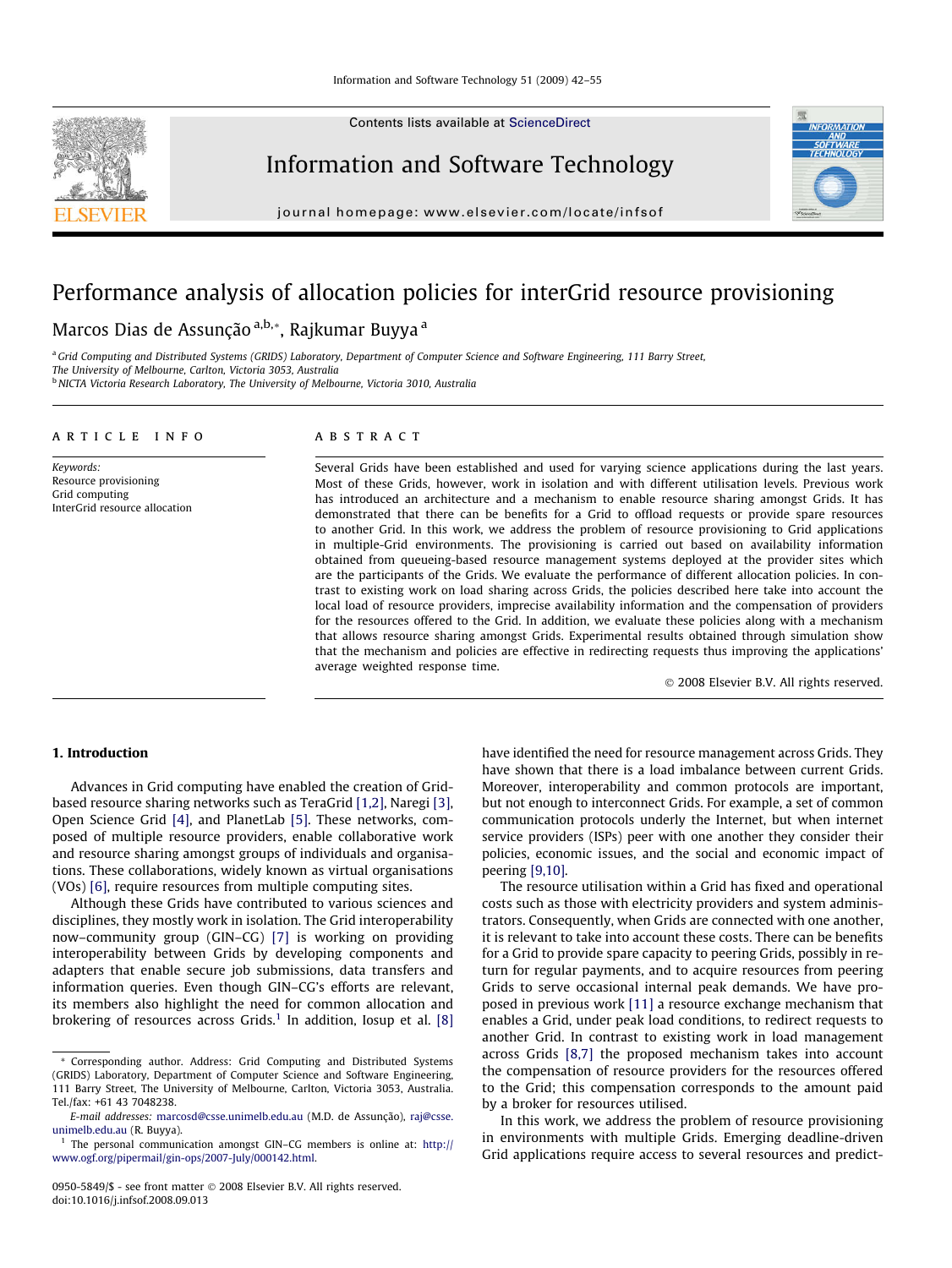able quality of service (QoS). However, it is difficult to provision resources to these applications because of the complexity of providing guarantees about the start or completion times of applications currently in execution or waiting in the resources' queues. The resources contributed by providers to a Grid are generally clusters of computers managed by queueing-based resource management systems (RMSs), such as PBS [\[12\]](#page-12-0) and Condor [\[13\].](#page-12-0) These RMSs generally use optimisations to the first come first served (FCFS) policy such as backfilling [\[14\]](#page-12-0) in order to reduce the scheduling queue's fragmentation, improve job response time and maximise resource utilisation. These optimisations make it difficult to predict the resource availability over a time frame as the jobs' start and completion times are dependent on resource workloads.

To complicate matters further, Grid users commonly access resources from a Grid via mediators such as brokers or gateways [\[15,16\]](#page-12-0). The design of gateways that provision resources to deadline-driven applications relying on information given by current RMSs may be complex and prone to scheduling decisions that are far from optimal. Furthermore, a gateway representing a Grid can have peering arrangements or contracts with other gateways through which they co-ordinate the resource provisioning. This complicates provisioning as a gateway needs not only to provision resources to its users, but also provision spare capacity to other gateways. Previous work has demonstrated how information about fragments in the scheduling queue of clusters, or free time slots, can be obtained from RMSs and provided to gateways to be provisioned to Grid applications [\[17,18\].](#page-12-0)

In previous work we have evaluated the precision of the availability information obtained via different techniques and their impact on provisioning in multiple site environments [\[18\].](#page-12-0) In the present work, we utilise this information as the basis for resource provisioning across Grids. We extend previous studies on InterGrid load management [\[11\]](#page-12-0) and utilise the resource provisioning techniques used for multiple site environments as follows. Firstly, we extend the provisioning policies in order to consider the cost of delegating resources to a gateway. Second, the mechanism for load management across Grids that previously assumed an ON/OFF approach for modelling resource providers' load, now utilises information obtained from scheduling policies using conservative backfilling [\[19\]](#page-12-0) and multiple resource partitions [\[20\].](#page-12-0) Previous studies have used ON/OFF models [\[21\]](#page-12-0) wherein ON and OFF intervals represent off-peak and peak periods, respectively. However, the queuing-based scheduling policies enhance the evaluation of the overall mechanism by modelling a scenario closer to reality. Third, the experiments carried out in this work measure the jobs' average weighted response time for each scenario. Moreover, we evaluate whether the proposed policies have a smaller impact on local providers' jobs than traditional techniques when the Grids are interconnected.

The rest of this paper is organised as follows. Section 2 presents the related work. In Section [3,](#page-2-0) we describe the InterGrid scenario. We describe the policies used by resource providers in Section [4.](#page-3-0) Section [5](#page-5-0) discusses the resource provisioning and load sharing across Grids. We present and elaborate on the performance evaluation and experimental results in Section [6.](#page-8-0) Section [7](#page-11-0) concludes the paper and presents future work.

## 2. Related work

This section is organised as follows. Section 2.1 describes mechanisms and optimisations for scheduling and provisioning resources at a site level. Section [2.2](#page-2-0) analyses previous systems that attempt to enable load sharing in multiple site environments and amongst resource sharing networks.

## 2.1. Resource provisioning at a site level

#### 2.1.1. Modelling providers' resource availability

AuYoung et al. [\[21\]](#page-12-0) consider a scenario wherein service providers establish contracts with resource providers. The availability information is modelled as ON/OFF intervals, which correspond to off-peak and peak periods, respectively. However, they do not demonstrate in practice how this information can be obtained from RMSs.

# 2.1.2. Advance reservations and creation of alternatives to rejected requests

Mechanisms for elastic advance reservations and generation of alternative time slots for advance reservation requests have been proposed [\[22,23\]](#page-12-0). These models can be incorporated in the provisioning scenario described in this work to improve resource utilisation and generate alternative offers for provisioning violations. However, we aim to reduce the interaction between resource providers and gateways by allowing the providers to inform the gateways about their spare capacity. We focus on how the availability information can be obtained from RMSs and how reliable it is under different conditions.

#### 2.1.3. Resource allocation in consolidated centres

Padala et al. [\[24\]](#page-12-0) apply control theory to address the provision of resources to multi-tier applications in a consolidated data centre. Garbacki and Naik [\[25\]](#page-12-0) consider a scenario wherein customised services are deployed on virtual machines which in turn are placed into physical hosts. Although the provisioning of resources to applications in utility data centres is important, here we focus on traditional queue-based RMSs.

# 2.1.4. Resource provisioning

Singh et al. [\[17,26\]](#page-12-0) have presented a provisioning model wherein Grid sites provide information on the time slots over which sets of resources will be available. The sites provide their resources to the Grid in return for payments, thus they present a cost structure consisting of fixed and variable costs over the resources provided. The provisioning model is evaluated considering the scheduling of workflow applications. The main goal is to find a subset of the aggregated resource availability, termed resource plan, such that both the allocation cost and the application make span are minimised. They utilise a multi-objective genetic algorithm (MOGA) approach to approximate the group of resource plans that correspond to the Pareto-optimal set. Experiments have been carried out considering one cluster and one broker at a time. Our work is different in the sense that we investigate multiple approaches to obtain availability information and how reliable this information can be in multiple site environments [\[18\].](#page-12-0) In this paper we utilise this availability information and evaluate the load sharing across brokers (in this work termed gateways), which has not been explored by Singh et al.

#### 2.1.5. EASY backfilling and conservative backfilling

Schedulers generally use optimisations to the FCFS policy such as EASY backfilling (also known as aggressive backfilling) and conservative backfilling [\[19\]](#page-12-0). Backfilling allows a job to jump in the queue and execute earlier than jobs that arrived before it, given that enough resources are available and other waiting jobs are not delayed. Under conservative backfilling, a job can be used to backfill and execute earlier if it does not delay any other job waiting in the queue. EASY backfilling, on the other hand, uses a job to backfill and start execution if it does not delay only the first job in the queue – also termed pivot job. Under EASY backfilling, the schedule generally contains the expected completion of running jobs and the start time of the pivot job only. Some schedulers allow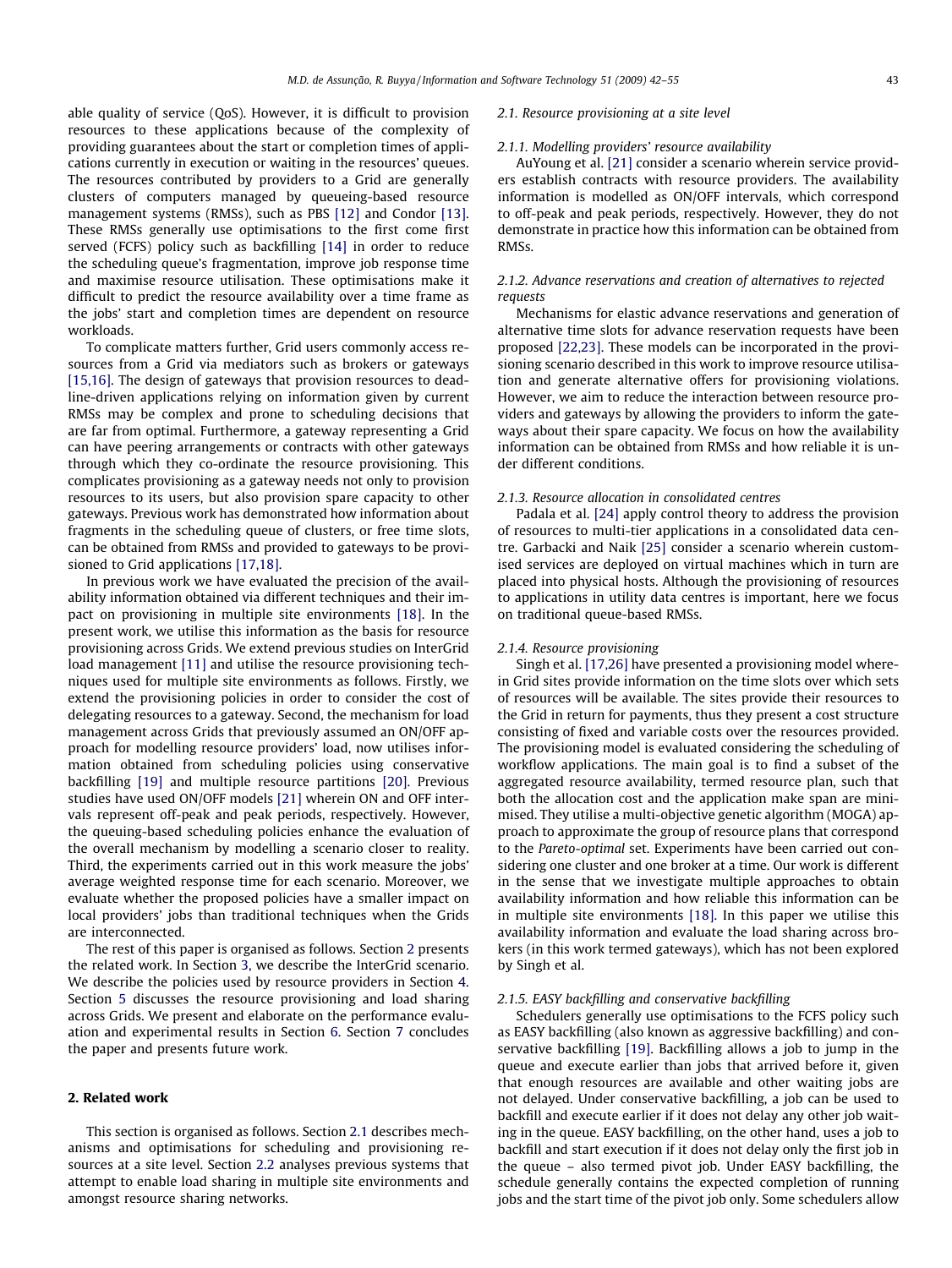<span id="page-2-0"></span>the system administrator to configure the maximum number of pivots, which in turn enables the scheduler to maintain the start and expected completion times of up to the maximum number of pivot jobs [\[27\]](#page-12-0). In such case, if the maximum number of pivots is set to 5, for example, and there are 5 jobs waiting in the queue, a 6th job that just arrived is used to backfill if it does not delay any of the 5 pivot jobs. If the maximum number of pivots is set to a large number, the EASY backfilling algorithm becomes conservative backfilling. We utilise and extend policies based on these techniques for resource provisioning.

## 2.1.6. Multiple resource partition policies

Work on multiple resource partitions and priority scheduling has shown to reduce the job slowdown compared to EASY backfilling policies [\[20\]](#page-12-0). We build on this effort and extend it to enable other multiple partition policies. We also propose a new multiple resource partition policy based on load forecasts for resource provisioning.

# 2.2. Load sharing amongst resource sharing networks

#### 2.2.1. Resource sharing networks and inter-operation efforts

Several Grid-based resource sharing networks have been built over past few years [\[1,3,4,28–31\].](#page-12-0) Recently, initiatives have emerged for linking resource sharing networks [\[32,33,7\]](#page-12-0). OneLab2 [\[32\]](#page-12-0) and the Global Environment for Network Innovations (GENI) [\[33\]](#page-12-0) have evolved from the PlanetLab architecture [\[5\]](#page-12-0) to allow the federation of autonomous networks controlled by different organisations. Other Grid middleware interoperability approaches have also been presented [\[34\]](#page-12-0). These efforts provide the basis for load management across Grids by facilitating standard job submission and request redirection. We attempt to build on these efforts to investigate resource management across Grids.

#### 2.2.2. Intermediate resource agents

Shirako [\[35,36\]](#page-12-0) is a resource management system based on a resource leasing abstraction. Sites delegate limited power to allocate their resources by registering their offerings with brokers. Guest applications can acquire resources from brokers by leasing them for a specified time. Grit et al. [\[37\]](#page-12-0) investigate the number of virtual machine (VM) migrations incurred when a broker and provider sites use either conflicting or synchronised policies for resource provisioning and VM placement. They show that when providers and the broker use conflicting policies, the number of migrations can be high. The present work does not investigate VM migrations and models. Additionally, while Grit et al. investigate the impact of conflicting policies, we take into account the resource cost and the exchange of resources by brokers.

#### 2.2.3. Federated clusters and load sharing

Ranjan et al. [\[38\]](#page-12-0) have proposed a service level agreement (SLA) based coordination mechanism for Grid superscheduling. A Grid Federation Agent (GFA) is the resource management system responsible for scheduling jobs at a cluster level. A GFA negotiates contracts and redirects requests to another cluster through a contract net based protocol. In the present work, an InterGrid Gateway is a broker with information about the free time slots at a group of resource providers. In addition, in contrast to GFAs, gateways do not engage into bilateral negotiations if the requests can be handled locally without increasing the cost above its threshold.

Iosup et al. [\[8\]](#page-12-0) introduce a matchmaking protocol in which a site binds resources from remote sites to the local environment. Delegated matchmaking enables requests for resources to be delegated up and down the proposed site hierarchy. Our model shares aspects with Iosup et al.'s work, in the sense that InterGrid Gateways work as site recommenders so matching requests to resources available. However, it differs with respect to the resource exchange protocol and the consideration for compensation of resource providers for the resources acquired by a gateway.

The mechanism presented in this work derives from Medusa [\[39\]](#page-12-0), a stream processing system that allows the migration of stream processing operators from overloaded resources to resources with spare capacity. However, it differs in terms of the negotiation protocol for exchanging resources between Grids and the resource selection and request redirection policies. The resource selection policies take into account the availability information from multiple sites, which in turn use scheduling optimisations such as backfilling. The negotiation protocol considers one round of counter-offers whilst the resource price is computed with the availability information sent by providers.

Wang and Morris [\[40\]](#page-12-0) provide a taxonomy on load sharing in distributed systems. Some findings include that efficiency in load sharing depends on the environment and server-initiative tends to outperform source-initiative strategies when the same amount of information about stakeholders is available. In our scenario, resources have multiple processors; also, resources are heterogeneous in the number of processors. These conditions make the local scheduling subproblem different; in addition, resource management across Grids introduces a third subproblem: the load sharing between Grids. Surana et al. [\[41\]](#page-12-0) address the load balancing in DHT-based P2P networks. Nodes of the P2P system run virtual servers responsible for ranges of objects in the address space; they inform directories about the load in the virtual servers whereas the directories periodically compute reassignments and trigger migrations of virtual servers to achieve balance. The present work, in contrast, does not perform migration of virtual servers, and focuses on the redirection and assignment of resources to requests.

#### 2.2.4. Economics inspired resource allocation

A number of approaches have been proposed which use economic models to address resource usage and incentives in a Grid [\[42–47\]](#page-12-0). Particularly, a well-designed market-based resource allocation mechanism provides incentives for participation by ensuring that all the actors in the system maximise their utility and do not have incentives to deviate from the designed protocol [\[48\].](#page-13-0) We use a simple economic inspired mechanism in which gateways representing Grids redirect or accept requests based on the cost of serving them. However, we focus on the evaluation of system performance metrics such as response time of both Grid and providers' local jobs.

The negotiation protocol used among gateways has been described by Rosenschein and Zlotkin [\[49\]](#page-13-0) as a monotonic concession protocol. In our implementation, there is one round of concessions in which the gateway that receives an offer to process a request creates a counter-offer if a deal cannot be initially reached.

#### 3. Provisioning in InterGrid environments

Our previous work has introduced an architecture, called the InterGrid, based on gateways that mediate resource exchange between Grids. It allows participants to allocate resources from different Grids in a seamless manner. We provide an overview of the InterGrid in this section, but for more details about the architecture and project goals we refer to previous work [\[50\]](#page-13-0).

The InterGrid is inspired by the peering agreements between ISPs. The Internet is composed of competing ISPs that agree to allow traffic into one another's networks. These agreements between ISPs are commonly termed as peering and transit arrangements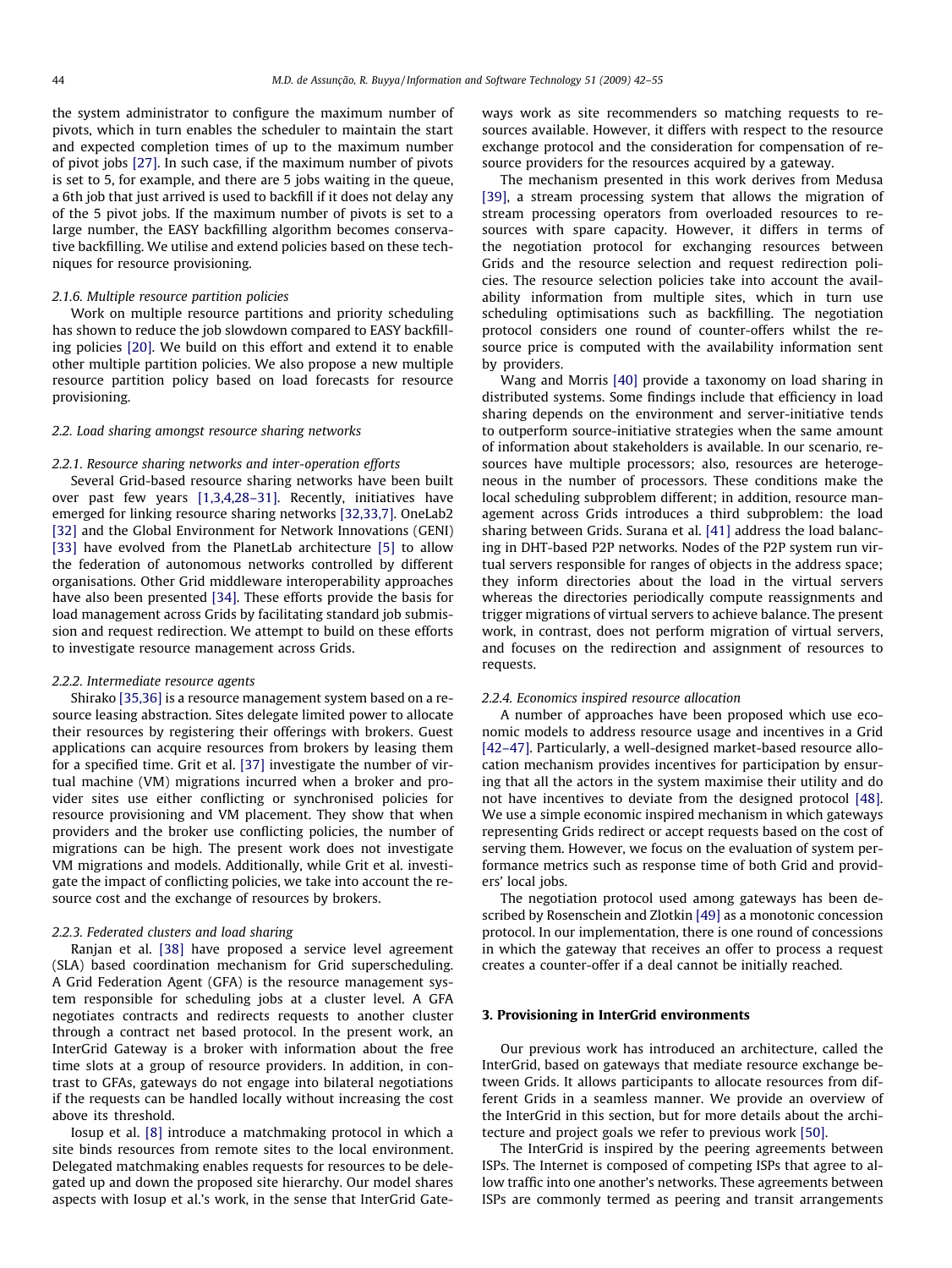<span id="page-3-0"></span>

Fig. 1. The provisioning scenario with multiple Grids considered in this work.

[\[9\]](#page-12-0). Fig. 1 provides an overview of the InterGrid architecture and the resource provisioning scenario considered in this work.

A resource provider (RP) contributes a share of computational resources, storage resources, networks, application services or other type of resource to a Grid in return for regular payments. An RP has local users whose resource demands need to be satisfied, yet it delegates provisioning rights over spare resources to an InterGrid gateway (IGG) by providing information about the resources available in the form of free time slots. A free time slot includes information about the number of resources available, their configuration and time frame over which they will be available. Section 4 describes how this information can be obtained from resource management systems. The resources provided can be physical or virtual resources such as VMs and the delegation can be made through a secure protocol such as SHARP [\[51\].](#page-13-0) Protocols for secure delegation, however, are not in the scope of this paper; this work focuses on the resource provisioning aspect. Although a Grid can have a resource management system of its own (i.e. an IntraGrid resource manager), for the sake of simplicity, here an RP delegates provisioning rights directly to an IGG.

A Grid has pre-defined peering arrangements with other Grids, managed by IGGs and, through which they co-ordinate the use of resources of the InterGrid. An IGG is aware of the terms of the peering with other Grids; provides Grid selection capabilities by selecting a suitable Grid able to provide the required resources; and replies to requests from other IGGs. The peering arrangement between two Grids is represented as a contract. Request redirection policies determine which peering Grid is selected to process a request and at what price the processing is performed. The assumption of pre-established arrangements is reasonable as current Grids need to reserve the network links and set up the resources required.<sup>2</sup>

When a Grid user needs to deploy or execute an application, he/ she requests the IGG for a number of resources. When the individual Grid cannot provide the required resources, the IGG selects a peering Grid based on the agreements and the policies in place. The user is then given a resource ticket granting access to the resources, which will later be passed to the selected provider in return for the required resources.

A request corresponds to an individual job whereas an application can comprise several jobs. A request is contiguous and needs to be served with resources from a single resource provider. Allowing a request to be served with resources from multiple resource providers may require co-allocation which is not addressed in this work. A request received by an IGG contains a description of the required resources and the usage time. The request can require a best effort service, meaning that the resources can be provided at any time as long as they are made available for the requested usage time. Alternatively, for some requests, the resources need to be allocated within a specified deadline.

# 3.1. The resource exchange

The peering agreements between Grids define (i) what resources are exchanged between the Grids and the price of the resources exchanged. The policies specify when an IGG redirects requests to another, and when a request redirected by one IGG is accepted by another IGG. Therefore, the goal of a participating IGG is to (i) serve its user communities by providing allocations that assign resources to satisfy their requirements; (ii) offer spare resources to peering Grids under some compensation; and (iii) acquire resources from other Grids to satisfy its users under peak load conditions.

#### 4. Resource provider policies

We have previously investigated resource providers' scheduling policies which enable an IGG to obtain resource availability information in the form of free time slots [\[18\].](#page-12-0) This work considers a subset of the investigated policies, which have previously demonstrated good performance. The policies utilise an 'availability profile' similar to that described byMu'alem and Feitelson [\[19\].](#page-12-0) The availability profile is a list whose entries describe the CPU availability at particular times in the future. These correspond to the completion or start of jobs and advance reservations. A job A whose start time or completion time coincides with either the start or completion of another job B, may share entries with B in the profile. By scanning the availability profile and using load forecasts the resource providers inform the gateway about the free time slots; the gateway in turn can carry out provisioning decisions based on this information.

## 4.1. Conservative backfilling based policies

Under conservative backfilling, a job is used to backfill and start execution earlier than expected, given that it does not delay any other job in the scheduling queue [\[19\]](#page-12-0). In order to reduce complexity, the schedule for the job is generally determined at its arrival and the availability profile is updated accordingly. Given those conditions, it is possible to obtain the free time slots by scanning the availability profile. This approach, depicted in [Fig. 2a](#page-4-0), was also used by Singh et al. [\[17,26\].](#page-12-0) In that case, the availability profile is scanned until a given time horizon thus creating windows of availability or free time slots; the finish time of a free time slot is either

<sup>2</sup> An example includes the interconnection of Grid'5000 with DAS-3 and NAREGI. More information is available at <http://www.grid5000.fr>.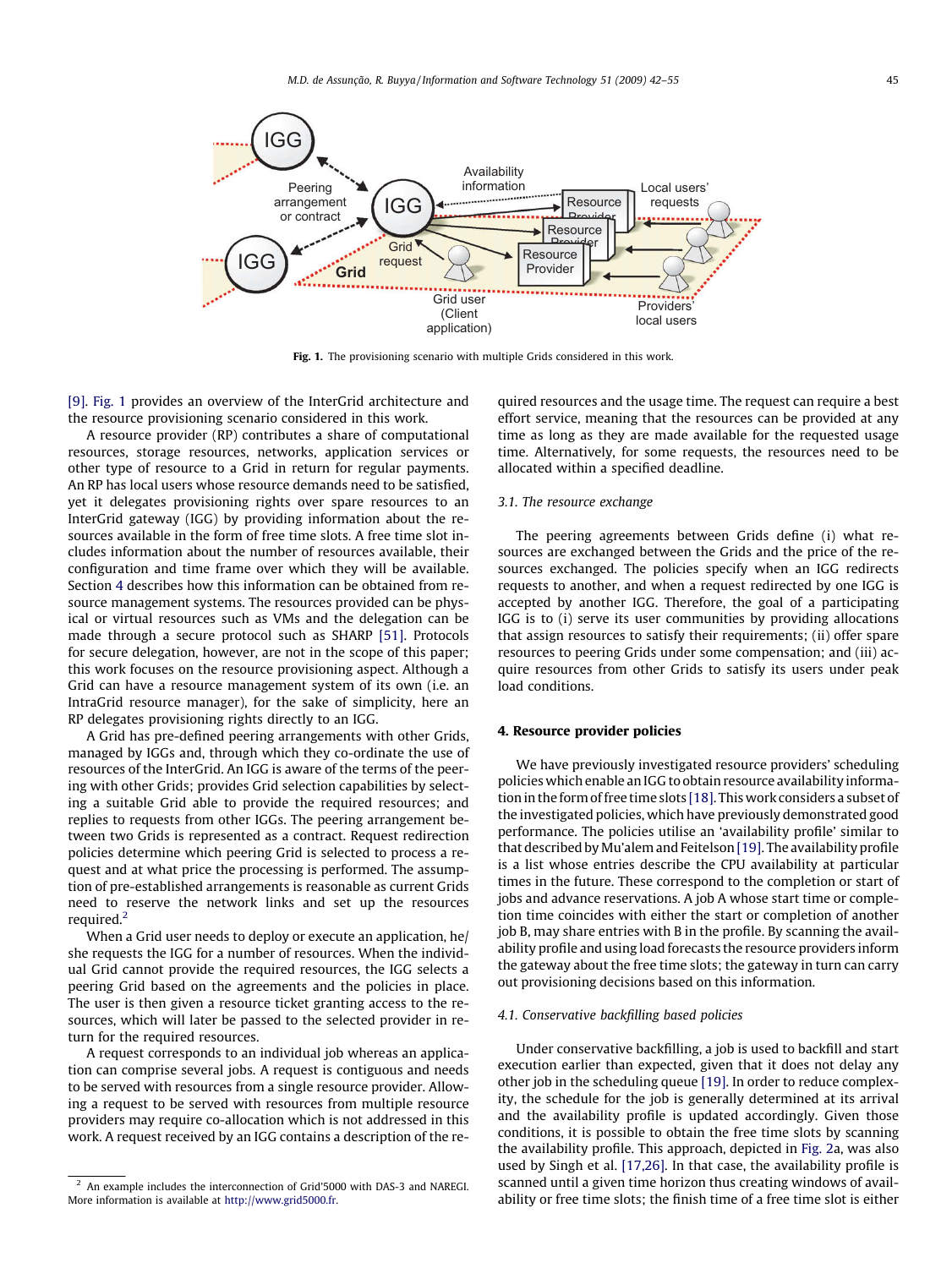<span id="page-4-0"></span>

Fig. 2. Obtaining the free time slots: (a) by using conservative backfilling and (b) using multiple resource partitions.

the finish time of a job in the waiting queue or the planning horizon. If the horizon is set to  $\infty$ , the provider will be disclosing all the information. The availability information can either be provided on a periodical basis wherein provider and gateway agree on an interval at which the former sends the availability information or upon the gateway's request.

#### 4.2. Multiple resource partition policies

In previous work we have evaluated three multiple resource partition policies [\[18\].](#page-12-0) In the present work we describe only two policies that have demonstrated good performance. The multiple resource partition policies divide the resources available in multiple partitions and assign jobs to these partitions according to predicates. A partition can borrow resources from another when they are not in use by the latter and borrowing is allowed by the scheduler. The policies are based on the idea of multiple resource partitions described by Lawson and Smirni [\[20\]](#page-12-0). Lawson and Smirni's original policy implements EASY backfilling. In this case, each partition uses EASY backfilling with one pivot, which is the first job in the waiting queue for that partition. A job belonging to a given partition can start its execution if it does not delay the partition's pivot and the partition has enough resources. In case the partition does not have enough resources, the job can still start execution if additional resources can be borrowed from other partitions without delaying their pivots. Additionally, the policy uses priority scheduling wherein the waiting queue is ordered by priority when the scheduler is backfilling.

One of the policies we have introduced, depicted in Fig. 2b, can alternate between EASY backfilling and conservative backfilling. The policy starts an interval with EASY backfilling, at which the partitions are resized by the scheduler based on a load forecast computed from information collected at previous intervals. As load forecasts are prone to be imprecise, when the scheduler resizes partitions, it also schedules reallocation events. At a reallocation event, the scheduler evaluates whether the load forecast has turned out to be an underestimation or not. If the load was underestimated, the policy resizes the partitions according to the load from the last resizing period until the current time and backfill the jobs, starting with the local jobs. We use EASY backfilling with configurable maximum number of pivots, similarly to MAUI scheduler [\[27\]](#page-12-0). The policy can be converted to conservative backfilling by setting the number of pivots to a large value, here represented by  $\infty$ . The other multiple resource partition policy also starts with two partitions, but uses only conservative backfilling with no load forecast technique.

Algorithm 1 describes two procedures used by the load forecast policy. The policy invokes getFreeTimeSlots every time the provider needs to send the availability information to the gateway; procedure getFreeTimeSlots schedules a later call for reallocationEvent to verify whether the previous forecast has turned out to be precise or if a reallocation is required.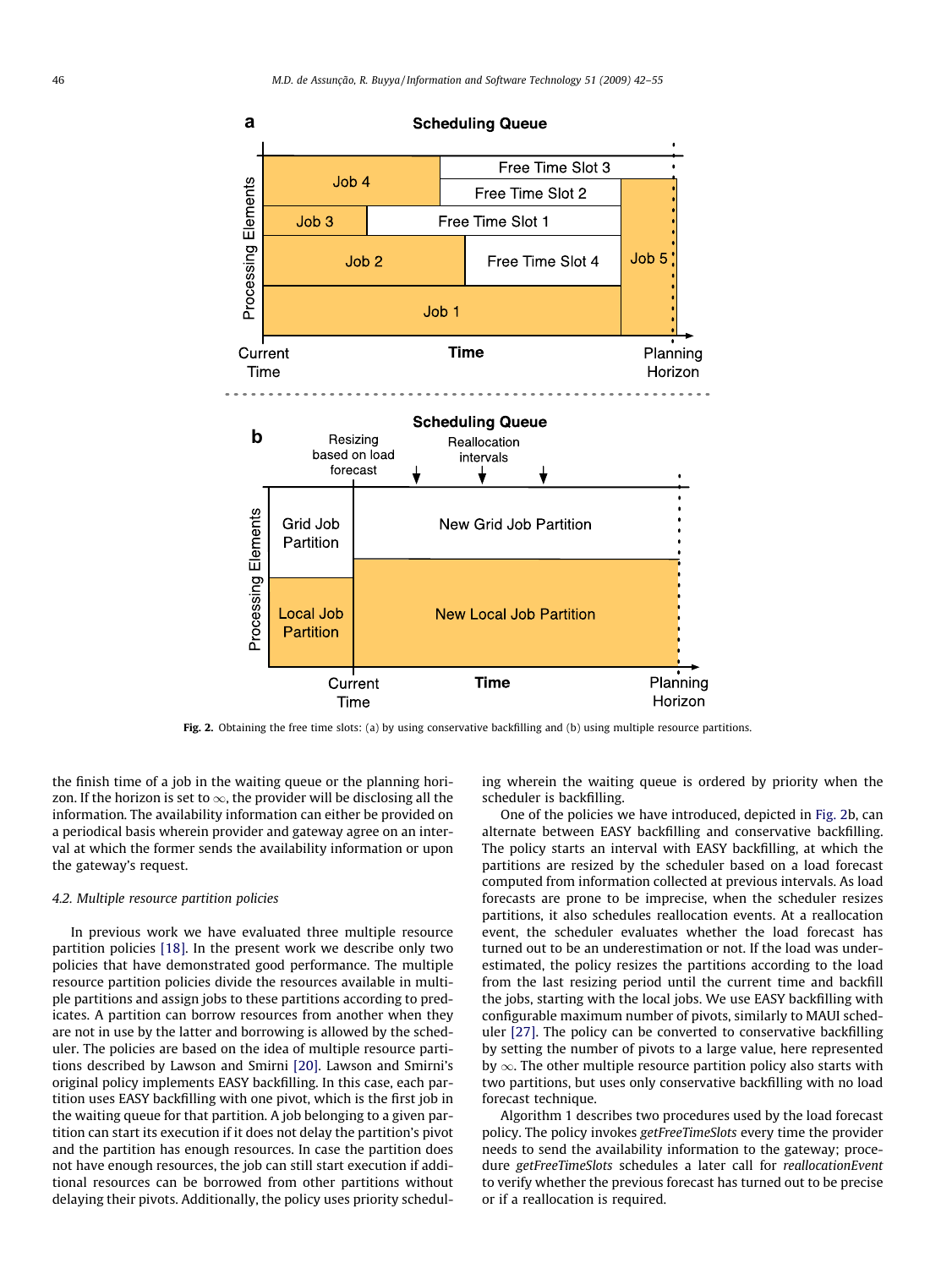<span id="page-5-0"></span>

|                         | Algorithm 1: Provider's load forecasting policy.                  |
|-------------------------|-------------------------------------------------------------------|
|                         | 1 procedure getFreeTimeSlots()                                    |
| $\overline{\mathbf{2}}$ | begin                                                             |
| 3                       | set the number of pivots of local and Grid partitions to $\infty$ |
| $\overline{\bf 4}$      | schedule / back-ll jobs in the waiting queue                      |
| 5                       | set the number of pivots of local and Grid partitions to 1        |
| 6                       | $actualLoad \leftarrow load$ of waiting/running jobs              |
| 7                       | $forecast \leftarrow get$ the load forecast                       |
| 8                       | $percToProvide \leftarrow min\{0,1 \leftarrow actualLoad\}$       |
| 9                       | $slots \leftarrow \text{obtain the free time slots}$              |
| 10                      | $slots \leftarrow$ resize slots according to $percToProvide$      |
| 11                      | if $percToProvide > 0$ then                                       |
| 12                      | inform gateway about <i>slots</i>                                 |
| 13                      | schedule reallocation event                                       |
| 14                      | schedule next event to obtain free time slots                     |
|                         | 15 end                                                            |
|                         | 16 procedure reallocationEvent()                                  |
| 17                      | begin                                                             |
| 18                      | $localLoad \leftarrow obtain the local load$                      |
| 19                      | $forecast \leftarrow$ get the previously computed forecast        |
| 20                      | if $localLoad > forecast$ then                                    |
| 21                      | set the number of pivots of local partition to $\infty$           |
| 22                      | schedule / back-ll jobs in the waiting queue                      |
| 23                      | set the number of pivots of Grid partition to $\infty$            |
| 24                      | schedule / back-ll jobs in the waiting queue                      |
| 25                      | $slosts \leftarrow$ obtain the free time slots                    |
| 26                      | inform gateway about <i>slots</i>                                 |
| 27                      | else                                                              |
| 28                      | schedule the next reallocation event                              |
|                         | 29 end                                                            |

Line 3 and 4 of Algorithm 1 change the scheduler's backfilling strategy to conservative by setting the number of pivots in each partition to  $\infty$ . They also schedule the jobs currently waiting in the queue. After that, the scheduler's backfilling strategy is returned to EASY (line 5). Then, from line 6 to 10, the scheduler obtains the load forecast and the free time slots and resizes the free time slots by modifying the number of CPUs according to the number of resources expected to be available over the next interval. Next, the scheduler triggers a reallocation event. From line 20 to 24 the scheduler verifies whether the forecast was underestimated. If that is the case, the scheduler gives in and turns its backfilling strategy back to conservative and informs the gateway about the availability.

In previous work the resource providers' have not considered the pricing of resources [\[18\]](#page-12-0). In this work we apply a mechanism for pricing the free time slots delegated by a resource provider to the gateway. The resource providers use a pricing function for a resource unit given by Eq. 1.

$$
price = cost + (cost * load)
$$
\n(1)

where cost is the fixed cost of a unit of resource at the provider; load is obtained from the policy in use by the resource provider; load is either the load estimate when the policy supports forecasts or the actual load of both running and waiting jobs in the queue when forecasts are not used. A resource unit corresponds to one resource per second (i.e. a second of a CPU). Although straightforward, this pricing function has two components that capture namely the fixed cost of resources and the variable price caused by the demand.

## 5. Resource provisioning and load sharing

The adoption of economic principles for load sharing amongst Grids comes from observing economic institutions in the real world and how they regulate the allocation of resources, goods and the use of services [\[44\].](#page-13-0) Economic approaches are useful for coping with problems like providing Grid resources to different users with diverging QoS requirements and how to reward resource suppliers. As described beforehand, we envision that the interconnection of Grids involves problems that are similar to those faced by the peering of ISPs in the Internet. In the Internet, ISPs are in the business to make a profit – they see one another as competitors or sources of revenue – but they peer for economic or technical reasons [\[10,52–54\].](#page-12-0) ISPs have fixed and variable costs with network infrastructure, yet interconnect their network domains allowing traffic into one another's networks because they can benefit from peering by having a larger coverage or by offloading expensive links. Similarly, the use of Grid resources has fixed and variable costs and Grids may benefit from peering with one another. This section describes a mechanism for request redirection amongst Grids that takes into account their cost.

For each  $IGG_i$ , the allocation of its resources by its user communities over a unit of time represents a cost. The real-valued total cost function of *IGG<sub>i</sub>* is represented by  $cost_i(L)$ , where  $0 \le L \le 1$  is the current load determined by the number of resource units available in its Grid. For simplicity, here a resource unit corresponds to one resource per second (i.e. a second of a CPU). Therefore, the total cost given by  $cost_i(L)$  depends on the number of resources allocated by the requests. Although each Grid could have its own cost function, in this work, the participating Grids utilise a quadratic cost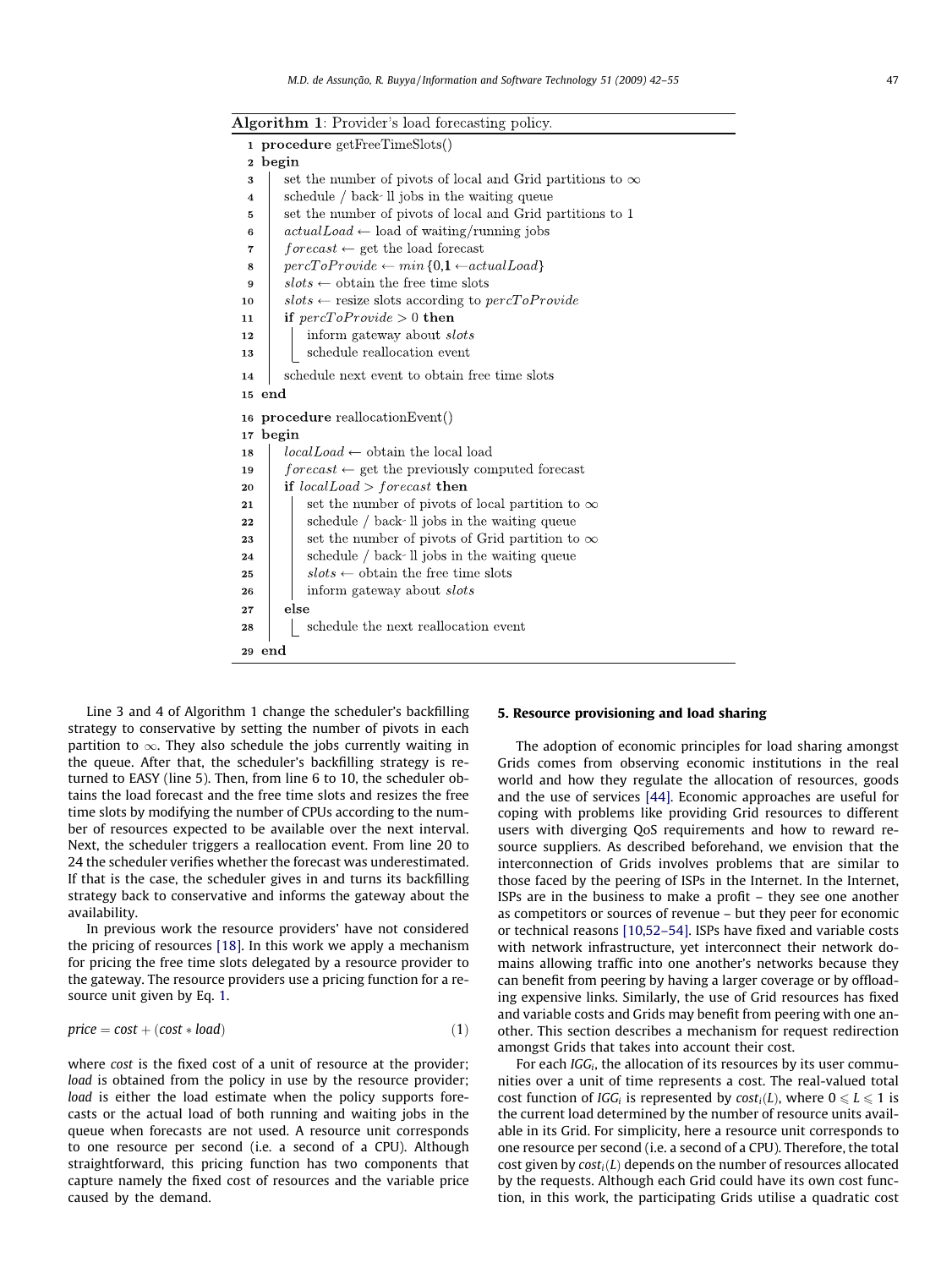<span id="page-6-0"></span>function. Such a function reflects the case of a network infrastructure in which it is highly costly to keep the resources operating at full capacity, mainly because it does not offer any provision for handling peak demands. This way, we believe that a function with a steep cost when the system approaches full utilisation reflects the case of current computing and network infrastructure. Moreover, a non-linear function is required by Eq. 4 to specify contracts with price-ranges as discussed later in this section.

The cost function  $cost_i(L)$  is given by  $[L_{units} * (p_{cost} + (p_{cost} *$  $(\beta L)^2$ ))], where  $L_{units}$  is the number of units in use at load  $L, \beta$  is a small constant value that determines how steep the cost curve is as the load approaches 1 and  $p_{cost}$  is the average price that IGG<sub>i</sub> pays to resource providers for a resource unit. The price of a resource unit within  $IGG_i$  is given by the second part of the cost function (i.e.  $p_{cost} + (p_{cost} * (\beta L)^2)$ . We derive the average price  $p_{cost}$  paid by  $IGG_i$  to resource providers for a resource unit using by the following equation:

$$
p_{cost} = \sum_{i=1}^{n} \left( cp_i \left( \frac{ru_i}{\sum_{j=1}^{n} ru_j} \right) \right)
$$
 (2)

where *n* is the number of resource providers in  $IGG_i$ 's Grid;  $cp_i$  is the price of a resource unit at resource provider *i*; and  $ru_i$  is the number of resource units contributed by provider i until a given time horizon. This horizon is the request deadline when calculating the request cost described next. When updating the prices for resource units specified in the contracts, the horizon is the time of the next contract update (i.e. the next time when the IGGs update the prices of units negotiated). This way, L is dependent on how many resource units are available from the start time until the horizon and how many units are in use.

A request redirection is decided based on the per-request cost  $mc_i$ :  $(u, L) \rightarrow \Re$  which is the increment in total cost for *IGG<sub>i</sub>* for agreeing to provide resource units required by request  $u$  given its current load or allocations. If request u requires resource units that place  $u_{load}$  load in IGG<sub>i</sub>'s Grid, then the cost of serving u is derived by Eq. 3. If request u requires one resource unit, then the request cost is equals to a unit cost.

$$
mc_i = cost_i(L + u_{load}) - cost_i(L) \tag{3}
$$

 $IGG_i$  has a load threshold, by crossing which  $IGG_i$  considers itself overloaded. The redirection of requests is enabled between Grids that have negotiated contracts, at within the contracted pricerange. A contract  $C_{i,j}$  between IGG<sub>i</sub> and IGG<sub>i</sub> has a price-range  $PR(C_{ij})$  : [price<sub>min</sub>, price<sub>max</sub>], where price<sub>min</sub> and price<sub>max</sub> are the minimum and maximum prices, respectively paid by  $IGG_i$  for a resource unit allocated from  $IGG_i$ . IGG<sub>i</sub> can have contracts with multiple Grids. During periods of peak load,  $IGG_i$  can redirect requests to  $IGG_i$  if and only if both have a contract. Based on the current load levels, they agree on a final price price<sub>final</sub> within  $PR(C_{i,j})$ . IGG<sub>i</sub> pays the amount equivalent to (*price<sub>final</sub>\* number of units*). The redirection occurs when a Grid forwards requests to another because the cost of fulfilling the requests is higher than the amount that it would have to pay to the other Grid to serve them.

## 5.1. Contract types

We support two kinds of contracts: fixed-price and price-range contracts. A fixed-price contract is given by  $PR(C_{i,j})$ : [ $price_{max}$ ,  $price_{max}$ ] where  $price_{max}$  is the fixed-price and a pricerange contract corresponds to  $PR(C_{ij})$ : [price<sub>max</sub> -  $\Delta$ , price<sub>max</sub>], where  $\Delta$  determines the price-range. In the case of price-range contracts, participating Grids have to negotiate the final price at runtime. As discussed by Balazinska et al. [\[39\],](#page-12-0) a load management mechanism based on fixed-price contracts may present disadvantages in some cases. For example, it reduces the flexibility in redirecting requests as a Grid can only offload requests if their cost is higher than the exact price it would pay to another Grid (i.e the number of resource units required by the request multiplied by the unit cost specified in the contract).

We define the price-range for a resource unit considering the decrease of load  $k$  from the load  $L$ . Let  $u$  be a request that requires  $u<sub>units</sub>$  resource units and causes an increase in load  $u<sub>load</sub>$ . The decrease in the per-unit cost due to removing  $k$  from the Grid's  $L$  is represented by  $\delta_k$ , which is defined by the following equation.

$$
\delta_k(L) = \frac{mc(u, L - u_{load}) - mc(u, L - k - u_{load})}{u_{units}} \tag{4}
$$

 $\delta_k$  is the approximate difference in the cost function gradient evaluated at the load level including and excluding load k. Given a contract with fixed-price  $price_{max}$ , L is the maximum load that an IGG can approach before its per resource unit cost exceeds  $price_{max}$ . In order to estimate the price-range for a resource unit in the contracts in our experiments, we let L be the load threshold;  $u_{units}$  be 1 and  $\Delta = \delta_k$ . We evaluate different values for L and k.

### 5.2. Provisioning policies

The policies described in this section define how an IGG offloads requests to peering Grids considering a contract network and how it accepts requests from other Grids.

During a time interval,  $IGG_i$  stores the requests in the waiting queue. After the interval,  $IGG_i$  orders the contracts in ascending order of price and for each contract  $IGG_i$  evaluates whether there are requests that can be redirected to the peer IGG. [Fig. 3](#page-7-0) illustrates the negotiation between  $IGG_i$  and  $IGG_j$  under a price-range contract. The scenario is as follows:

- (1)  $IGG_i$  sends an offer to  $IGG_j$  when  $IGG_i$ 's unit cost for the request is higher than the minimum price of the contract with  $IGG_j$ . The price in the offer  $p_{\text{offer}}$  is the minimum price specified in the contract between  $IGG_i$  and  $IGG_j$ .
- (2)  $IGG_i$ , in turn, replies with one of the following messages:
	- $(2.1)$  IGG<sub>i</sub> sends an accept message whose price is the price in the initial offer if the request's cost is lower than or equals to the amount that  $IGG_i$  is willing to pay (i.e.  $p_{\text{offer}}$  multiplied by the number of resource units required by the request  $rq_{units}$ ).
	- $(2.2)$  If IGG<sub>i</sub>'s request cost is greater than the amount offered by  $IGG_i$ , but less than the maximum amount that  $IGG_i$  would possibly pay (i.e. the contract's maximum price  $p_{max}$  multiplied by  $rq_{units}$ ), then it sends a counter-offer whose price is  $mc_j/rq_{units}$ . For simplicity the counter-offer contains the peering  $IGG_i$ 's unit cost for the request, but the mechanism can easily be extended to incorporate a profit margin or use profit maximisation techniques.
	- (2.3) If  $IGG_i$ 's request cost is higher than the maximum amount  $IGG_i$  is willing to pay, the offer is rejected.
- (3) After receiving  $IGG_j$ 's message,  $IGG_i$  replies as follows:
	- $(3.1)$  IGG<sub>i</sub> accepts the counter-offer if its request cost is still higher than the amount asked by  $IGG_i$  (i.e. number of resource units required  $rq_{units}$  multiplied by the counter-offer's price  $p_{ct}$ .
	- $(3.2)$  Otherwise, the counter-offer is rejected. IGG<sub>i</sub> keeps the request in the queue and repeats the whole process for the next contract.

 $IGG_i$  stores the offers and evaluates them at time intervals. The evaluation algorithm sorts the offers by decreasing order of price. In addition,  $IGG_j$  maintains a list of tickets which it has created to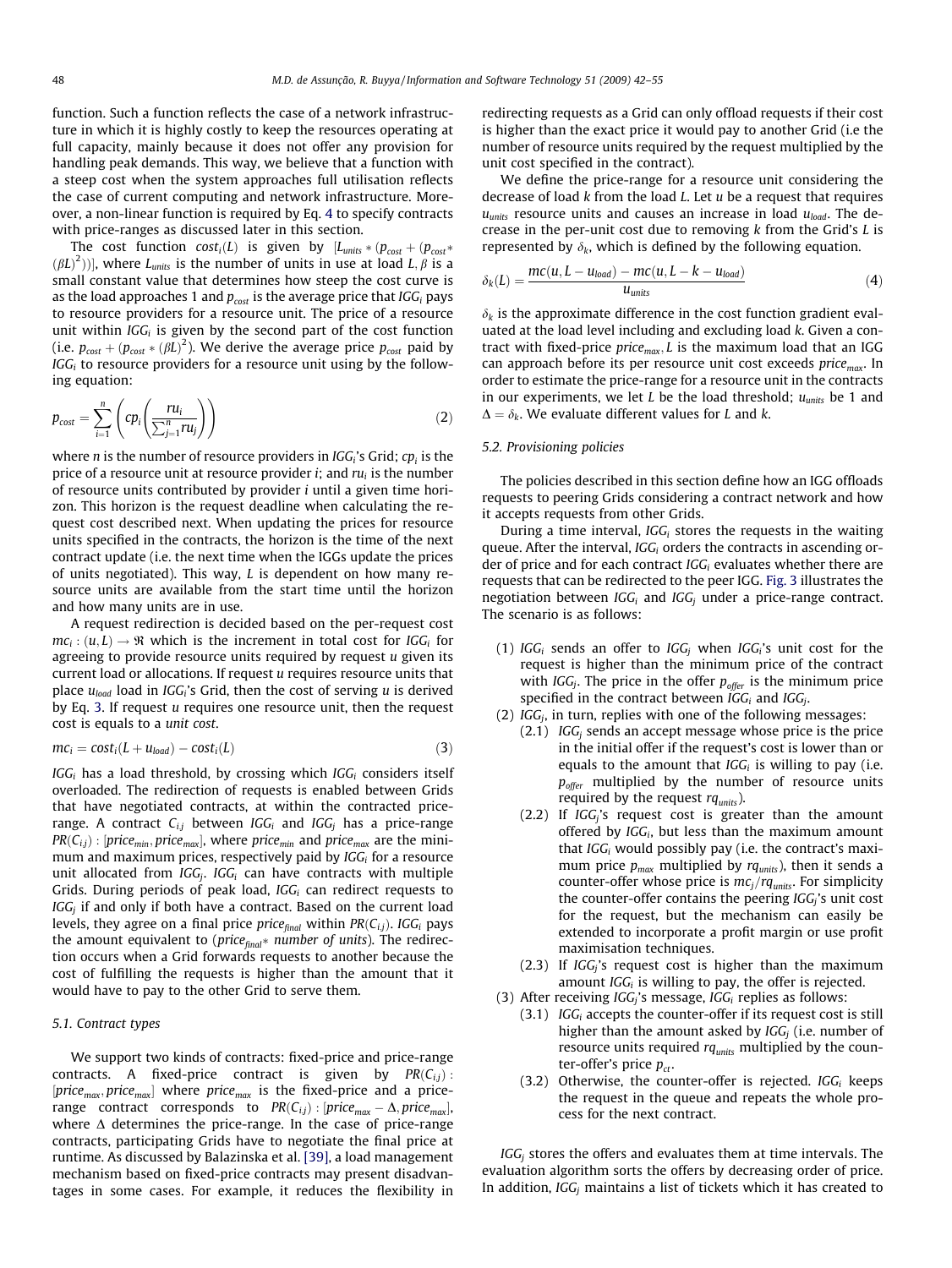<span id="page-7-0"></span>

Fig. 3. Redirection negotiation.

serve the requests whose negotiation is in progress. This way, the evaluation of the request cost considers the requests being served as well as those whose negotiation is in progress. Creating a ticket corresponds to finding a time slot for the job. Moreover, in order to reduce the number of messages exchanged by IGGs, when  $IGG_i$ sends an offer to  $IGG_i$ , the offer contains a list of requests that  $IGG_i$  is willing to redirect to  $IGG_i$ . That is, a negotiation is performed for a group of requests and not on a per-request basis.  $IGG_i$  can accept all or part of the requests whose price is within the accepted price-range.

As described beforehand, there are two types of requests, namely best effort and deadline constrained. We use an earliest start time policy to select the resources to serve a request. The request's deadline is the time horizon used to calculate the load in the Grid, the load imposed by the request and consequently the request cost. This way, the Grid load for example, is determined by the resource shares provided by RPs and the allocations until the horizon. For best effort requests we create a virtual deadline given by the latest start time based on the time slots held by the gateway plus the runtime estimate; the virtual deadline is used as the horizon.



Fig. 4. Contract topology simulated.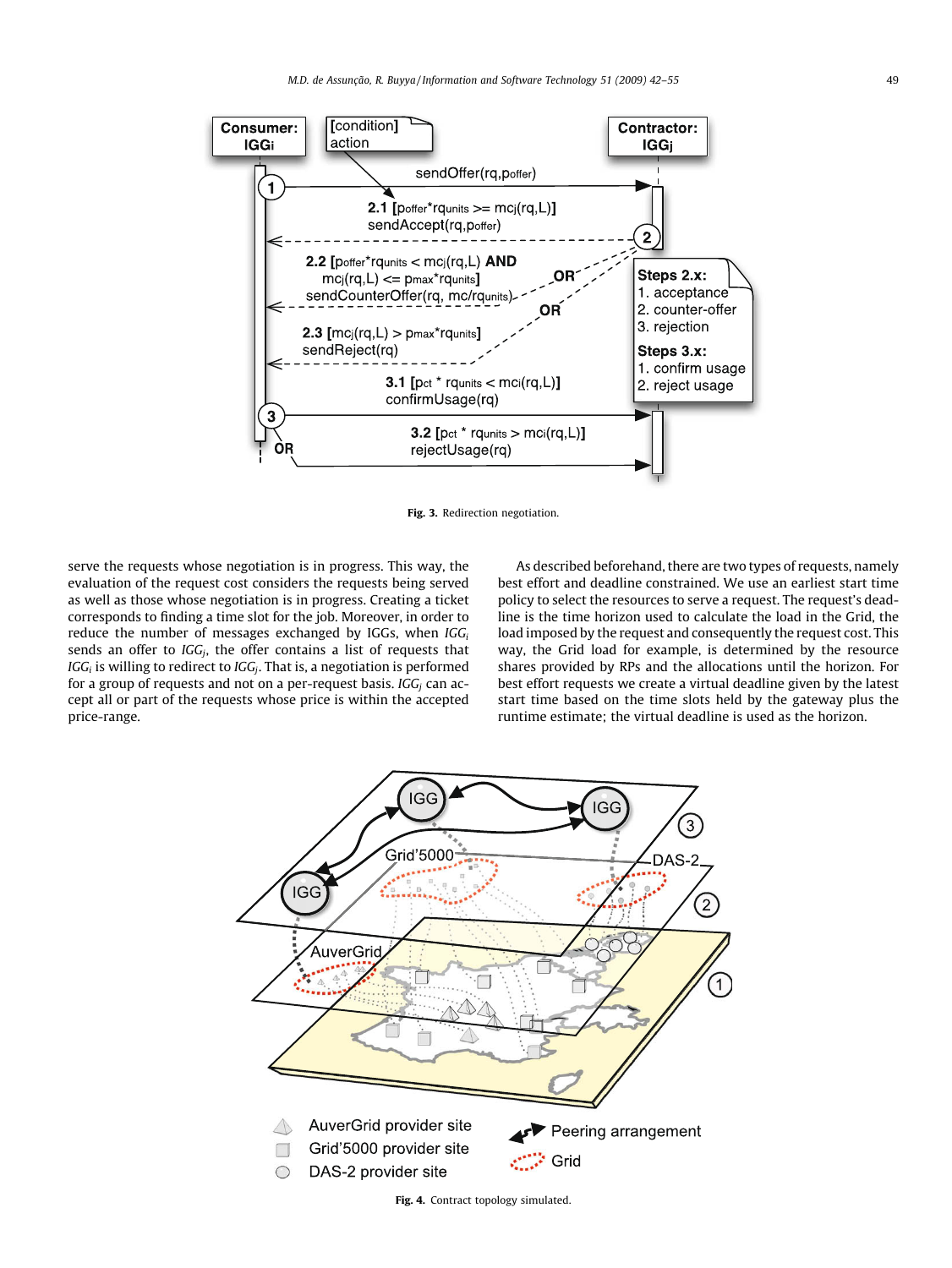#### <span id="page-8-0"></span>5.3. Storing free time slots at the IGG

The resource providers issue free time slots and send them to the IGG on a periodical basis. The IGG maintains the availability information given by a provider on a modified red-black tree [\[55\]](#page-13-0). Each node has two references namely to its predecessor and successor nodes thus forming a linked list. This tree is analogous to the availability profile described by Mu'alem and Feitelson [\[19\]](#page-12-0); the nodes are ordered according to their times. That is, a free slot may lead to the creation of two nodes in the tree, namely to mark its start and finish times; free time slots can share nodes. We use the red-black tree to find a time slot to serve a job and the list to iterate the nodes and check whether the selected processing elements are available until the job's completion time.

### 6. Performance evaluation

#### 6.1. Experimental scenario

The simulated environment is composed of three Grids, namely DAS-2 in the Netherlands and Grid'5000 and AuverGrid in France. The Grids DAS-2 [\[30\],](#page-12-0) Grid'5000 [\[29\]](#page-12-0) and AuverGrid [\[31\]](#page-12-0) comprise 5, 15 and 5 clusters, respectively. For detailed information on the characteristics of the clusters we refer to Iosup et al. [\[8\]](#page-12-0) and the Grid Workloads Archive website.<sup>3</sup> [Fig. 4](#page-7-0) presents the environment simulated.

The evaluation is performed through simulation by using a modified version of GridSim.<sup>4</sup> We resort to simulation because it provides a controllable environment and enables us to carry out repeatable experiments.

The workloads of the Grids are modelled using traces obtained from the Grid Workloads Archive. We divide the traces into 2 month intervals. At each simulation run, we randomly select one interval from the trace of each Grid to model the load of that Grid. Moreover, we disregard the first 8 months of DAS-2's trace, the first 4 months of AuverGrid's and the first 16 months of Grid'5000's. These intervals have not been considered because they may represent the set up phase of the Grids and the jobs in these intervals may not be representative of the Grids' workloads. We attempt to eliminate the system warm-up by disregarding the first two weeks of the experiments. For the load forecast policy, the second week is used for training.

The resource providers' local jobs are generated according to the workload model proposed by Lublin and Feitelson [\[56\]](#page-13-0); we refer to this model as Lublin99. We configure the Lublin99 model to generate type-less jobs (i.e. we do not make distinctions between batch and interactive jobs); the maximum number of CPUs used by the generated jobs is set accordingly to the number of nodes in the clusters; we generate 2-month long workloads. We change two parameters of the Lublin99 model when generating the workload for each cluster. The medium size of a parallel job (specified in  $log_2$ ) is set to  $log_2m - \theta$  where m is the number of CPUs in the system and  $\theta$  is drawn uniformly from 1.5 to 3.5. In addition, the interarrival rate of jobs is modified by setting the  $\beta$  of the used gamma distribution to a value uniformly distributed between 0.4871 and 0.55. These changes lead to workloads with different loads and different arrival rates, which we believe is representative of Grid resources. For load forecasting we use a weighted exponential moving average [\[57\]](#page-13-0), considering a window of 25 intervals.

We perform experiments considering L in Eq. [4](#page-6-0) equals to 95% of utilisation and k set to 5% of the Grid's resources. In this case, when the fixed-price (price<sub>max</sub>) of a contract is the marginal cost of accepting a request requiring one resource unit of the Grid's capacity when the Grid is 95% utilised. The price-range contract has a maximum price of  $price_{max}$  and a minimum price given by  $price_{max}$  minus the difference between the request marginal cost at 95% and at 85% of utilisation.

#### 6.2. Performance metrics

The performance evaluation considers two metrics: the average weighted response time (AWRT) [\[58\]](#page-13-0) of jobs and the percentage of the generated load redirected by the IGGs. The AWRT measures how long in average users wait to have their jobs executed. A short AWRT indicates that on average users do not wait long for their jobs to complete. The redirected load demonstrates the performance of the mechanism in terms of managing peak loads; the AWRT, on the other hand, demonstrates whether the response time of user requests is improved through peering of IGGs or not.

$$
AWRT_k = \frac{\sum_{j \in \tau_k} p_j \cdot m_j \cdot (c_j - s_j)}{\sum_{j \in \tau_k} p_j \cdot m_j} \tag{5}
$$

The AWRT<sub>k</sub> relative to all jobs  $j \in \tau_k$  that have been initially submitted to entity k is given by Eq. 5, where  $m_i$  is the number of processors required by job j,  $p_i$  is the execution time of the job,  $c_i$  is the time of completion of the job and  $s_i$  is its submission time. The resource consumption  $(p_i \cdot m_i)$  of each job *j* is used as the weight.

#### 6.3. Policy acronyms

In order to reduce space, we abbreviate the name of the policies as follows. A policy name comprises two parts separated by +. The first part represents the policy employed by the provider whereas the second represents the gateway policy. In the resource provider's side, Eb stands for EASY backfilling, Cb for Conservative backfilling, M for Multiple partitions and Mf for Multiple partitions with load forecast. On the other side, for the gateway's policy, least-load means 'submit to least loaded resource', earliest represents 'select the earliest start time' based on the free time slots given by providers on a periodical basis. This way,  $EbMf +$  earliest  $-$  partial for example, indicates that providers use EASY backfilling, multiple partitions and load forecasts, whereas the gateway submits jobs selecting the earliest start time based on the availability information sent by providers at regular intervals.

## 6.4. Experimental results

The parameters used for the experiments are summarized in Table 1. The fixed cost of a resource in Eq. [1](#page-5-0) is drawn uniformly

Table 1

Description of the parameters used in the experiments.

| Parameter                             | Description             |
|---------------------------------------|-------------------------|
| Number of Grids                       | 3                       |
| Contract topology                     | all-to-all (see Fig. 4) |
| Number of simulation rounds           | 10                      |
| Cost of a resource unit               | $0.90 - 1.00$           |
| Load threshold (%)                    | 95                      |
| Value of $k$ (%)                      | 5                       |
| Time between contract updates (hours) | $1 - 6$                 |
| Number of clusters at DAS-2           | 5                       |
| Number of CPUs at DAS-2               | 400                     |
| Number of clusters at AuverGrid       | 5                       |
| Number of CPUs at AuverGrid           | 475                     |
| Number of clusters at Grid'5000       | 15                      |
| Number of CPUs at Grid'5000           | 1368                    |

<sup>&</sup>lt;sup>3</sup> More details about the modelled resources and the traces used can be obtained from the Grid Workloads Archive at <http://gwa.ewi.tudelft.nl/pmwiki/>.

<sup>&</sup>lt;sup>4</sup> More information about the changes in the simulator is available at [http://](http://www.gridbus.org/intergrid/gridsim.html) [www.gridbus.org/intergrid/gridsim.html](http://www.gridbus.org/intergrid/gridsim.html).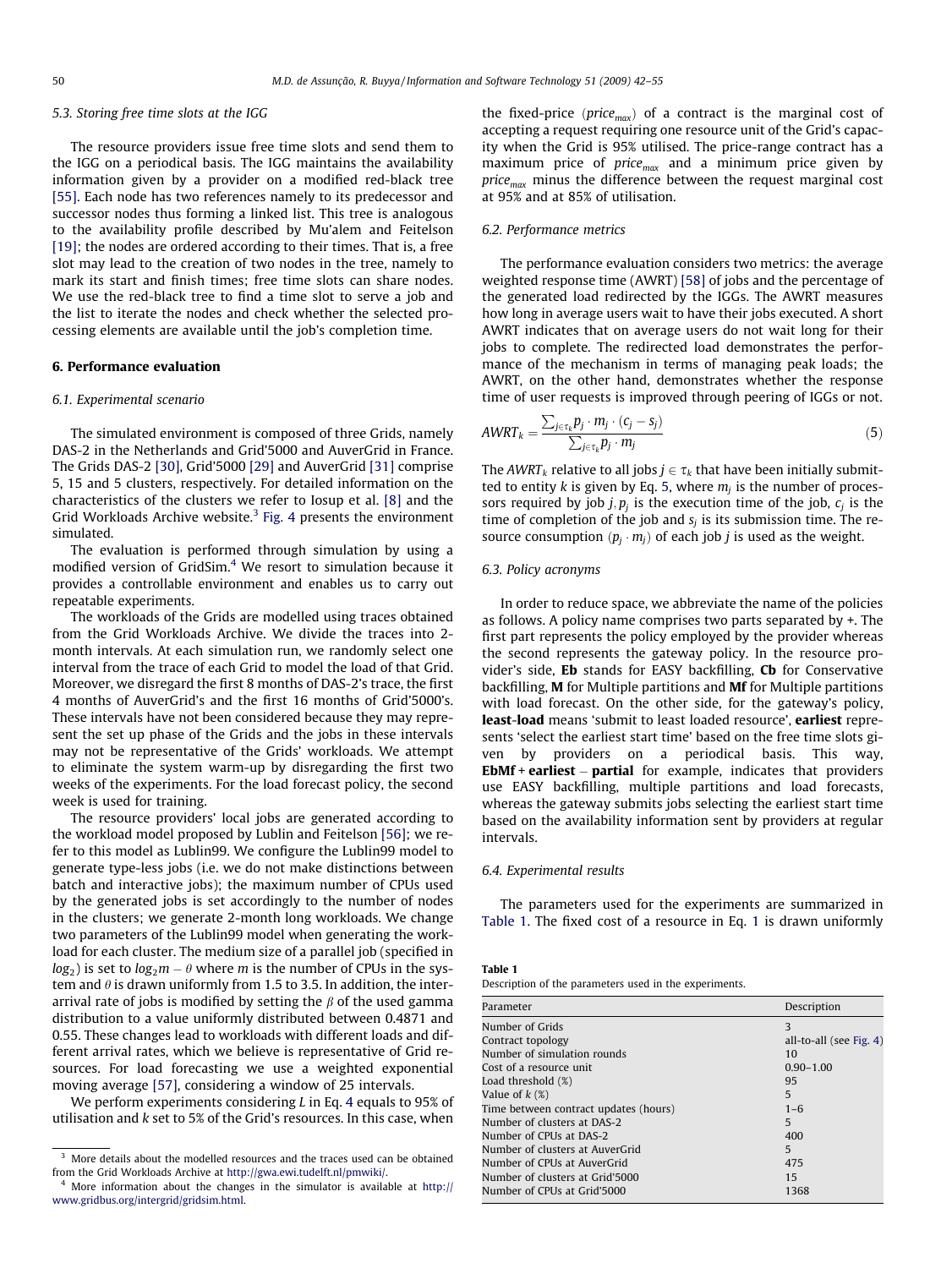<span id="page-9-0"></span>from 0.9 to 1. The load threshold  $(L)$  and k are set to 95% and 5%. respectively. The IGGs inform one another about the fixed-prices or the price-ranges in their contracts based on the current resource demand at intervals between 1 and 6 h. The results are averages of 10 simulation rounds excluding the best and worst results. The simulation seed to generate the providers' local workloads, the prices and the contract update intervals is changed at each round.

#### 6.4.1. First experiment

The first experiment evaluates the AWRT of both Grid and local jobs in a scenario wherein the providers send the availability information to the IGG every 12 h. Fig. 5 shows the AWRT of Grid applications for four sets of allocation policies (i.e.  $Eb + least - load$  and EbMf+,  $Cb+$  and  $CbM+$  earliest  $-$  start). The initial four bars represent the AWRT under no peering between IGGs, that is, the IGGs have no contracts with one another and therefore do not redirect requests. Bars 5–7 represent the AWRT of Grid jobs when fixedprice contracts are established amongst IGGs, whereas bars 8–10 show the AWRT under price-range contracts. The EASY backfilling with 'submit to the least loaded resource' (i.e. bar 1) is shown for the sake of comparison. We observe that in an overall, the AWRT is reduced by the peering of Grids under both fixed-price and price-range contracts. This occurs despite the fact that IGGs accumulate a number of requests to be handled at random intervals between 1 and 5 min when contracts exist, in contrast to  $Eb +$  least  $-$  load in which requests are handled upon their arrival at the gateway. The load forecast based policy (EbMf + earli $est - start$ ) leads to a decrease in the AWRT of Grid jobs in both fixed-price and price-range contracts, but it does not perform as good as the conservative backfilling based policies. However, our initial expectations were that this policy would have less impact on the providers' local jobs because they resize the free time slots



Fig. 5. Average weighted response time (AWRT) of Grid jobs.



#### Average Weighted Response Time of Providers' Local Jobs

Fig. 6. Average weighted response time (AWRT) of providers' jobs.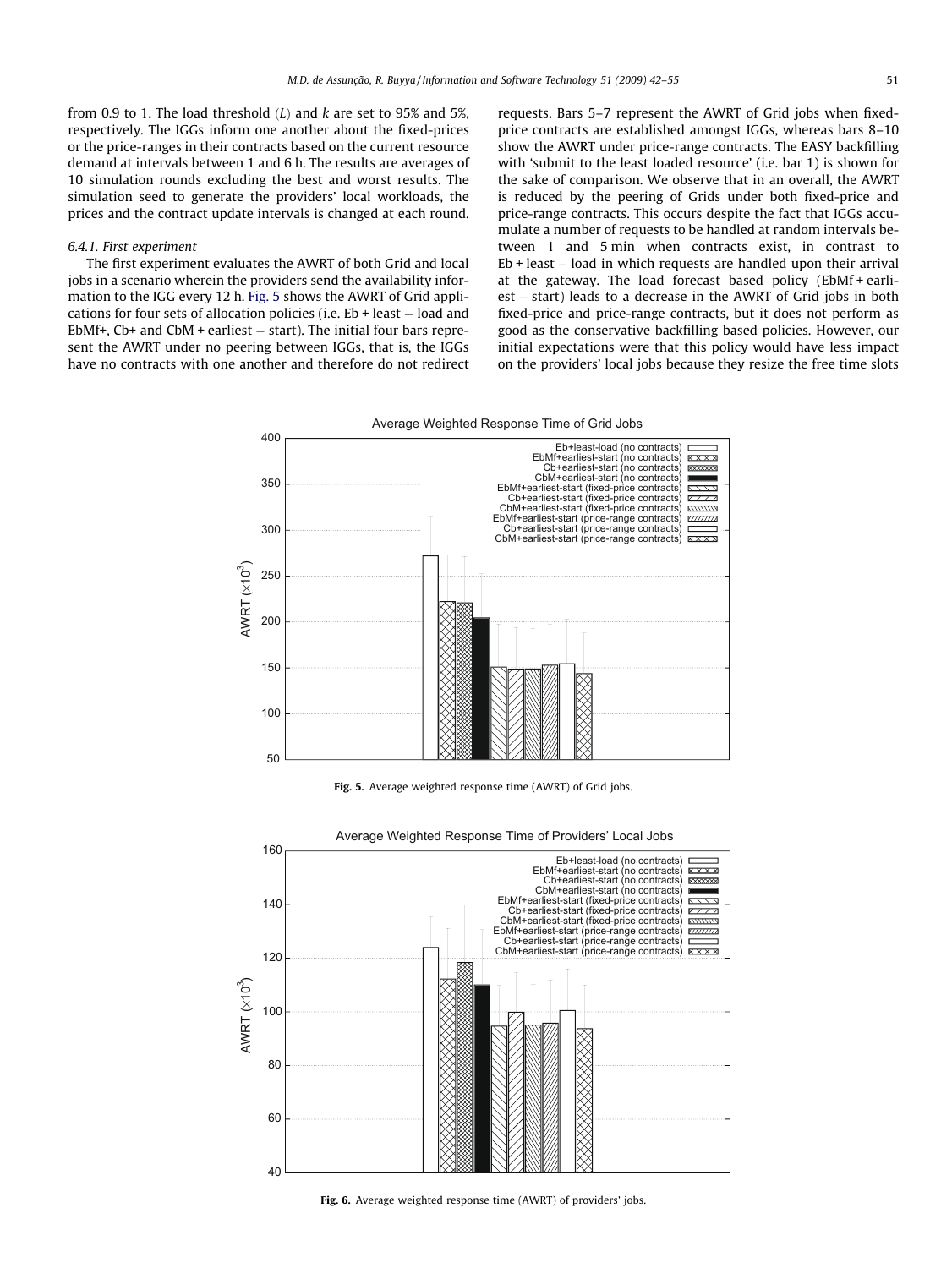<span id="page-10-0"></span>given to the gateway based on load forecasts. In addition, previous results have shown that the load forecast policy is influenced by the length of the horizon [\[18\]](#page-12-0).

The AWRT of local jobs show the impact of peering of Grids in the providers' user applications [\(Fig. 6\)](#page-9-0). Similarly to the Grid applications, the AWRT of local jobs is reduced with the peering of IGGs. The reduction is more accentuated for the load forecast based policy, confirming our expectations that by providing load forecasts, even if not very precise, the gateway can schedule jobs accounting for the providers' local load. Intriguingly, the AWRT of both Grid and local jobs under price-range contracts is similar to, and in same cases worse than, that of fixed-price contracts. Our initial expectation was that, although Grids can redirect more requests under price-range contracts, the increase in AWRT could be caused by the fact that IGGs handle the requests and offers at random intervals between 1 and 5 min. However, as described later, with the chosen price-range contract, some IGGs in fact redirect less requests, thus the increase in AWRT is caused by the fact that a Grid ends up handling requests locally after a period of unsuccessful negotiations. This scenario can be improved by introducing a buy-it-now mechanism where a Grid could make an offer for immediate access to resources [\[45\].](#page-13-0) However, the investigation of such a mechanism is not in the scope of this paper.

Fig. 7 presents the percentage of the load from each Grid migrated to other Grids when providers send availability information every 12 h. A previous investigation [\[11\]](#page-12-0) revealed that the job acceptance is higher when the contracts define a price-range, which allows Grids to redirect more load. However, with a pricerange defined by  $k = 5\%$ , Grids do not redirect more load in all the cases. For example, Fig. 7 shows that when providers use conservative backfilling without multiple partitions, DAS-2 and Auver-Grid in fact redirect less load. We do not investigate the impact of different price ranges on provisioning under the all the policies described in this paper [\[11\]](#page-12-0).

# 6.4.2. Second experiment

In the second experiment we evaluate the AWRT of Grid jobs in three situations wherein the providers send the availability information to the gateway firstly every 24 h, secondly every 12 and finally every 6 h. Table 2 shows the AWRT of Grid jobs per Grid under each scenario. In our previous study [\[11\],](#page-12-0) we noticed that AuverGrid has a higher load than DAS-2 and Grid'5000. The table shows that Grids with a low utilisation (i.e. DAS-2 and Grid'5000) do not have a decrease in the AWRT of their Grid users' applications. In fact, we can notice that, the AWRT is worsened. In contrast, AuverGrid has a substantial reduction in the AWRT of its



Fig. 7. Percentage of load generated by each Grid that was redirected to other Grids.

# Table 2

The AWRT of Grid jobs under different policies and intervals.

| Grid      | No contracts |                                                       |        | Fixed-price contracts |        |        | Price-range contracts |              |        |
|-----------|--------------|-------------------------------------------------------|--------|-----------------------|--------|--------|-----------------------|--------------|--------|
|           | EbMf         | Cb                                                    | CbM    | EbMf                  | Cb     | CbM    | EbMf                  | $\mathsf{C}$ | CbM    |
|           |              | Providers sending availability information every 24 h |        |                       |        |        |                       |              |        |
| DAS-2     | 39170        | 45644                                                 | 43972  | 46025                 | 50263  | 51258  | 47082                 | 55502        | 47715  |
| AuverGrid | 419362       | 436861                                                | 394436 | 210710                | 200719 | 195419 | 193491                | 197075       | 207255 |
| Griá5000  | 191685       | 181689                                                | 176156 | 194614                | 182955 | 177300 | 189055                | 181915       | 175958 |
|           |              | Providers sending availability information every 12 h |        |                       |        |        |                       |              |        |
| DAS-2     | 37902        | 41295                                                 | 40611  | 49190                 | 44040  | 45101  | 50509                 | 44800        | 43770  |
| AuverGrid | 433547       | 432191                                                | 391018 | 208548                | 218451 | 219517 | 214272                | 226716       | 220365 |
| Grid5000  | 190568       | 179463                                                | 174029 | 188503                | 178315 | 174342 | 188572                | 178078       | 173047 |
|           |              | Providers sending availability information every 6 h  |        |                       |        |        |                       |              |        |
| DAS-2     | 39344        | 39063                                                 | 38788  | 53297                 | 42468  | 41154  | 51907                 | 42818        | 40771  |
| AuverGrid | 439807       | 427912                                                | 389705 | 233263                | 240290 | 216316 | 227300                | 225625       | 215831 |
| Grid5000  | 189918       | 174233                                                | 170628 | 189295                | 175202 | 168825 | 191194                | 173863       | 171537 |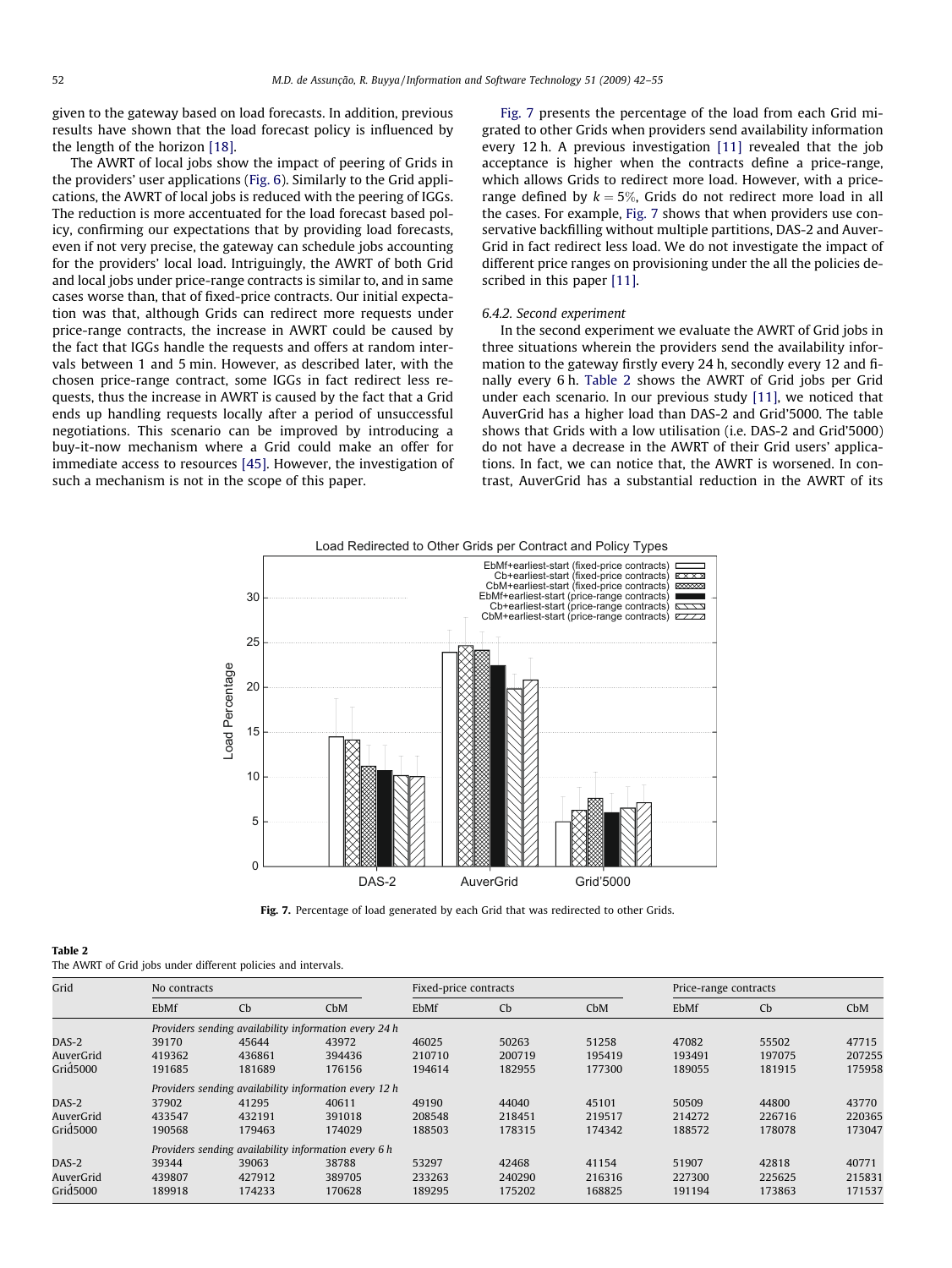#### <span id="page-11-0"></span>Table 3

|  | The AWRT of providers' local jobs under different policies and intervals. |  |  |  |  |
|--|---------------------------------------------------------------------------|--|--|--|--|
|  |                                                                           |  |  |  |  |

| Grid                 | No contracts |                                                       |        | Fixed-price contracts |        |        | Price-range contracts |        |        |
|----------------------|--------------|-------------------------------------------------------|--------|-----------------------|--------|--------|-----------------------|--------|--------|
|                      | EbMf         | Cb                                                    | CbM    | EbMf                  | Cb     | CbM    | EbMf                  | Cb     | CbM    |
|                      |              | Providers sending availability information every 24 h |        |                       |        |        |                       |        |        |
| DAS-2                | 62030        | 65112                                                 | 61095  | 83605                 | 87580  | 87795  | 80370                 | 90657  | 78051  |
| AuverGrid            | 287352       | 289922                                                | 262810 | 168008                | 163892 | 155444 | 152469                | 158253 | 160937 |
| Grid <sub>5000</sub> | 77573        | 76926                                                 | 73146  | 76620                 | 78199  | 72868  | 74580                 | 78154  | 73939  |
|                      |              | Providers sending availability information every 12 h |        |                       |        |        |                       |        |        |
| DAS-2                | 60814        | 63256                                                 | 60500  | 76554                 | 82402  | 75124  | 81889                 | 80374  | 73920  |
| AuverGrid            | 269261       | 287900                                                | 261086 | 156361                | 172751 | 169217 | 166731                | 179381 | 169700 |
| Grid <sub>5000</sub> | 74285        | 75484                                                 | 71831  | 73788                 | 76657  | 71632  | 73263                 | 75857  | 71478  |
|                      |              | Providers sending availability information every 6 h  |        |                       |        |        |                       |        |        |
| DAS-2                | 61371        | 62180                                                 | 59326  | 78647                 | 77866  | 74680  | 79951                 | 78018  | 72136  |
| AuverGrid            | 284865       | 285926                                                | 260735 | 182447                | 190212 | 166531 | 170587                | 180327 | 169151 |
| Grid5000             | 71993        | 74611                                                 | 71098  | 72005                 | 74084  | 70519  | 71216                 | 74336  | 70774  |

#### Table 4

The AWRT of Grid jobs for an interconnection between DAS-2 and Grid'5000.

| Grid      | No contracts                                          |                                                       |        | Fixed-price contracts |        | Price-range contracts |        |        |        |
|-----------|-------------------------------------------------------|-------------------------------------------------------|--------|-----------------------|--------|-----------------------|--------|--------|--------|
|           | EbMf                                                  | Cb                                                    | CbM    | EbMf                  | Cb     | CbM                   | EbMf   | Cb     | CbM    |
|           | Providers sending availability information every 24 h |                                                       |        |                       |        |                       |        |        |        |
| DAS-2     | 39139                                                 | 45694                                                 | 44001  | 40799                 | 46058  | 45303                 | 40623  | 46455  | 44495  |
| Grid5000  | 140843                                                | 145003                                                | 142751 | 139269                | 146913 | 142429                | 139719 | 144835 | 142768 |
|           |                                                       | Providers sending availability information every 12 h |        |                       |        |                       |        |        |        |
| DAS-2     | 37881                                                 | 41315                                                 | 40560  | 39230                 | 41330  | 41424                 | 38984  | 41680  | 41806  |
| Grid5000  | 138999                                                | 145607                                                | 140184 | 143663                | 143766 | 140379                | 141989 | 142437 | 140435 |
|           |                                                       | Providers sending availability information every 6 h  |        |                       |        |                       |        |        |        |
| DAS-2     | 39325                                                 | 39054                                                 | 38741  | 39103                 | 39427  | 38989                 | 39410  | 39413  | 39043  |
| Grid 5000 | 152476                                                | 141030                                                | 137761 | 139586                | 140367 | 137390                | 144104 | 140241 | 137596 |

Grid jobs. We can conclude that in terms of improving the AWRT, the peering of Grids with very different utilisation levels may not benefit the under-utilised Grids. However, the mechanism achieves its goal of redirecting requests from a Grid with high utilisation to others with lower utilisation levels as shown in [Fig. 7.](#page-10-0)

During the second experiment, we also evaluated the AWRT of providers' local jobs at different Grids under different horizons. The results are presented in Table 3 and follow those of the AWRT of Grid jobs. AuverGrid benefits from the peering thus decreasing the AWRT of its providers' local jobs. Grid'5000 has small benefits in fixed price contracts when providers utilise a conservative backfilling policy with multiple partitions. DAS-2, on the hand, has the AWRT of its providers' job worsened by the peering.

## 6.4.3. Third experiment

The third experiment has the same characteristics of the second, except that we now investigate the peering only between DAS-2 and Grid'5000. With this experiment we want to investigate the AWRT of Grid jobs in the peering of two Grids that are not as utilised as AuverGrid. Table 4 shows the results for the AWRT of Grid jobs. The AWRT of Grid'5000's jobs is improved in some cases, for example, when the horizon is of 6 h. DAS-2 has small increases in the AWRT under the same horizon and policies. For the other horizons (i.e. 12 h and 24 h), the results are slightly mixed, presenting small improvements and some increases. The small increases are due to the fact that a gateway stores the messages to be handled at time intervals when the they have contracts with other gateways and some requests have an additional time incurred by the negotiation.

The experiments show that load management across Grids through resource exchange considering the compensation of resource providers is possible. The amount of load migrated shows that Grids balance their load and redirect requests. The allocation policies allow gateways to make decisions on resources provided to peering Grids. In addition, the overall AWRT of both Grid jobs and providers' local jobs is improved. However, some Grids have increases in the AWRT incurred by the negotiation time.

#### 7. Conclusions and future work

This paper has presented the performance evaluation of policies for resource provisioning across Grids. It has demonstrated how a Grid can redirect requests to other Grids during periods of peak demand using a cost-aware load sharing mechanism. The mechanism relies on availability information obtained via different scheduling policies at provider sites. The provider policies enable information about fragments in the scheduling queue of clusters to be obtained using ordinary resource management systems. We have utilised this information as the basis for the mechanism for load sharing among Grids.

We have presented simulation results that demonstrate that the mechanism and policies are effective to redirect requests across Grids leading to a reduction in the overall average weighted response time (AWRT) of Grid applications. Moreover, we evaluate whether the proposed policies have a smaller impact on local providers' jobs than traditional policies when the Grids are interconnected. We have noticed that in an overall, the AWRT of providers' local jobs improves with a network of contracts among the Grids. However, some Grids have increases in the AWRT incurred by the negotiation time. The experiments demonstrate that, despite the imprecise resource availability information given by providers, the load management across Grids through resource exchange is possible while accounting for the compensation of resource providers.

Future work will investigate a buy-it-now mechanism for requests that have deadlines in order to reduce the negotiation time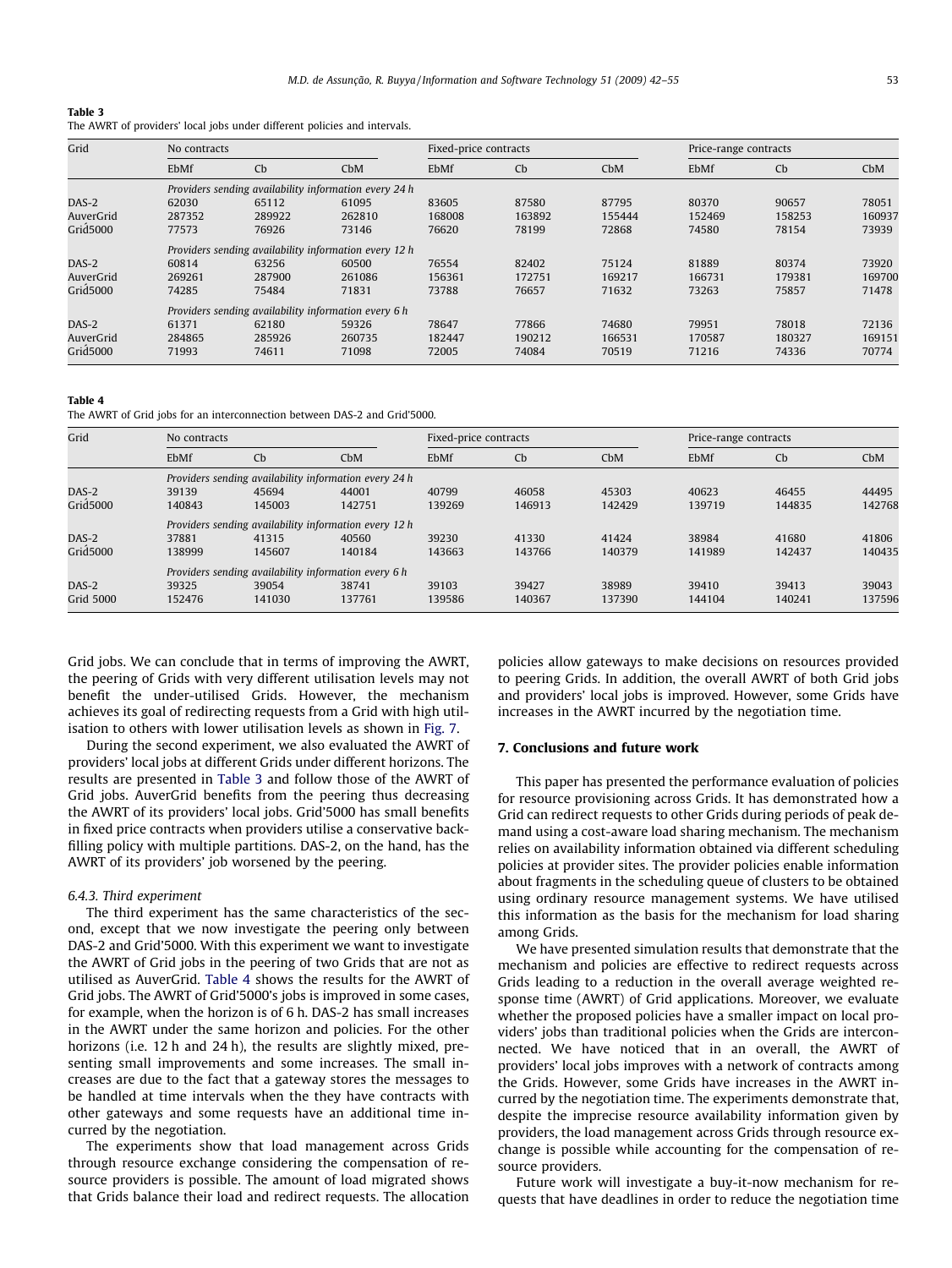<span id="page-12-0"></span>required to acquire resources to serve them. We will also consider requests with different priorities. We also plan to investigate how IGGs can co-ordinate resource provisioning via shared spaces implemented atop distributed hash tables (DHT) or other P2P systems. We will extend the mechanism by providing means for Grids to redirect requests across several Grids (i.e. it will support transitive relationships between the Grids in the contract network). Future investigations also include more sophisticated resource provisioning policies for the gateways, specially for handling advance reservation requests, more sophisticated load forecasting techniques and the impact of varying price-range contracts on provisioning.

#### Acknowledgement

We would like to thank: the anonymous reviewers for their comments; Marco Netto, Sungjin Choi and Alexandre di Costanzo from the University of Melbourne for the technical discussions on the topic; Mukaddim Pathan for helping in improving the language and expression of a preliminary version of this paper. We are also grateful to Dr. Franck Cappello, Dr. Olivier Richard, Dr. Emmanuel Medernach and the Grid Workloads Archive group for making the Grid workload traces available. This work is supported by DEST and ARC Project grants. Marcos' PhD research is partially supported by National ICT Australia (NICTA).

#### References

- [1] C. Catlett, P. Beckman, D. Skow, I. Foster, Creating and operating national-scale cyberinfrastructure services, Cyberinfrastructure Technology Watch Quarterly 2 (2) (2006) 2–10.
- [2] T. Dunning, R. Nandkumar, International cyberinfrastructure: Activities around the globe, Cyberinfrastructure Technology Watch Quarterly, 2(1), URL [<http://](http://www.ctwatch.org/quarterly/articles/2006/02) [www.ctwatch.org/quarterly/articles/2006/02](http://www.ctwatch.org/quarterly/articles/2006/02)>.
- [3] K. Miura, Overview of Japanese science Grid project NAREGI, Progress in Informatics (2006) 67–75.
- [4] Open Science Grid, <<http://www.opensciencegrid.org>>, 2005.
- [5] L. Peterson, S. Muir, T. Roscoe, A. Klingaman, PlanetLab Architecture: An Overview, Technical Report PDN-06-031, PlanetLab Consortium, Princeton, USA, May 2006.
- [6] I. Foster, C. Kesselman, S. Tuecke, The anatomy of the grid: enabling scalable virtual organizations, International Journal of Supercomputer Applications 15 (3) (2001) 200–222.
- [7] Grid Interoperability now community group (GIN-CG), [<http://forge.ogf.org/sf/](http://forge.ogf.org/sf/projects/gin) [projects/gin>](http://forge.ogf.org/sf/projects/gin), 2006, URL [http://forge.ogf.org/sf/projects/gin.](http://forge.ogf.org/sf/projects/gin)
- [8] A. Iosup, D.H.J. Epema, T. Tannenbaum, M. Farrellee, M. Livny, Inter-operating grids through delegated matchmaking, in: 2007 ACM/IEEE Conference on Supercomputing (SC 2007), Reno, USA, 2007.
- [9] C. Metz, Interconnecting ISP networks, IEEE Internet Computing 5 (2) (2001) 74–80.
- [10] P. Baake, T. Wichmann, On the economics of internet peering, NETNOMICS 1 (1) (1999) 89–105.
- [11] M.D. de Assunção, R. Buyya, A cost-aware resource exchange mechanism for load management across Grids, in: 14th IEEE International Conference on Parallel and Distributed Systems (ICPADS'08), Melbourne, Australia, 2008.
- [12] OpenPBS: The portable batch system software, Veridian Systems, Inc., Mountain View, CA, 2005, URL [<http://www.openpbs.org/scheduler.html>](http://www.openpbs.org/scheduler.html).
- [13] The Condor Project homepage, [<http://www.cs.wisc.edu/condor/>](http://www.cs.wisc.edu/condor/), 2005. [14] D.A. Lifka, The scheduling systems, in: Workshop on Job Scheduling Strategies
- for Parallel Processing (IPPS'95), Springer-Verlag, London, UK, 1995, pp. 295– 303.
- [15] R. Buyya, D. Abramson, J. Giddy, Nimrod/g: An architecture for a resource management and scheduling system in a global computational Grids, in: Fourth International Conference on High Performance Computing in Asia– Pacific Region (HPC Asia 2000), Beijing, China, 2000, pp. 283–289.
- [16] S. Venugopal, R. Buyya, L. Winton, A grid service broker for scheduling escience applications on global data grids: research articles, Concurrency and Computation: Practice and Experience (CCPE) 18 (6) (2006) 685–699.
- [17] G. Singh, C. Kesselman, E. Deelman, A provisioning model and its comparison with best-effort for performance-cost optimization in Grids, in: 16th International Symposium on High Performance Distributed Computing (HPDC 2007), ACM Press, Monterey, USA, 2007, pp. 117–126.
- [18] M.D. de Assunção, R. Buyya, Performance analysis of multiple site resource provisioning: Effects of the precision of availability information, in: International Conference on High Performance Computing (HiPC 2008), Bangalore, India, 2008.
- [19] A.W. Mu'alem, D.G. Feitelson, Utilization, predictability, workloads, and user runtime estimates in scheduling the IBM SP2 with backfilling, IEEE Transactions on Parallel and Distributed Systems 12 (6) (2001) 529–543.
- [20] B.G. Lawson, E. Smirni, Multiple-queue backfilling scheduling with priorities and reservations for parallel systems, in: Eighth International Workshop on Job Scheduling Strategies for Parallel Processing (JSSPP'02), LNCS, Springer-Verlag, London, UK, 2002, pp. 72–87.
- [21] A. AuYoung, L. Grit, J. Wiener, J. Wilkes, Service contracts and aggregate utility functions, in: 15th IEEE International Symposium on High Performance Distributed Computing (HPDC 2006), Paris, France, 2006, pp. 119–131.
- [22] T. Röblitz, F. Schintke, J. Wendler, Elastic Grid reservations with user-defined optimization policies, in: Workshop on Adaptive Grid Middleware (AGridM 2004), Antibes Juan-les-Pins, France, 2004.
- [23] M. Wieczorek, M. Siddiqui, A. Villazon, R. Prodan, T. Fahringer, Applying advance reservation to increase predictability of workflow execution on the Grid, in: Second IEEE International Conference on e-Science and Grid Computing (E-Science 2006), IEEE Computer Society, Washington, DC, USA, 2006, p. 82.
- [24] P. Padala, K.G. Shin, X. Zhu, M. Uysal, Z. Wang, S. Singhal, A. Merchant, K. Salem, Adaptive control of virtualized resources in utility computing environments, in: The 2007 Conference on EuroSys (EuroSys 2007), ACM Press, Lisbon, Portugal, 2007, pp. 289–302.
- [25] P. Garbacki, V.K. Naik, Efficient resource virtualization and sharing strategies for heterogeneous Grid environments, in: Tenth IFIP/IEEE International Symposium on Integrated Network Management (IM 2007), Munich, Germany, 2007, pp. 40–49.<br>[26] G. Singh, C. Kesselman,
- E. Deelman, Application-level resource provisioning on the grid, in: Second IEEE International Conference on e-Science and Grid Computing (e-Science 2006), Amsterdam, The Netherlands, 2006, pp. 83–83.
- [27] D.B. Jackson, Q. Snell, M.J. Clement, Core algorithms of the Maui scheduler, in: 7th International Workshop on Job Scheduling Strategies for Parallel Processing (JSSPP'01), LNCS, Springer-Verlag, London, UK, 2001, pp. 87–102.
- [28] CNGrid project web site, <[http://www.cngrid.org/>](http://www.cngrid.org/), 2007.
- [29] R. Bolze, F. Cappello, E. Caron, M. Daydé, F. Desprez, E. Jeannot, Y. Jégou, S. Lantéri, J. Leduc, N. Melab, G. Mornet, R. Namyst, P. Primet, B. Quetier, O. Richard, E.-G. Talbi, T. Iréa, Grid'5000: a large scale and highly reconfigurable experimental Grid testbed, International Journal of High Performance Computing Applications 20 (4) (2006) 481–494.
- [30] The Distributed ASCI Supercomputer 2 (DAS-2), Dutch University Backbone, 2006.
- [31] Conseil Régional Auvergne, AuverGrid, <<http://www.auvergrid.fr>>, 2007.
- [32] Onelab2 website, [<http://www.one-lab-2.org/](http://www.one-lab-2.org/)>, 2007.
- [33] L. Peterson, J. Wroclawski, Overview of the GENI architecture, GENI Design Document GDD-06-11, GENI: Global Environment for Network Innovations, January 2007, URL <[http://www.geni.net/GDD/GDD-06-11.pdf>](http://www.geni.net/GDD/GDD-06-11.pdf).
- [34] Y. Wang, D. Scardaci, B. Yan, Y. Huang, Interconnect EGEE and CNGRID einfrastructures through interoperability between gLite and GOS middlewares, in: International Grid Interoperability and Interoperation Workshop (IGIIW 2007) with e-Science 2007, IEEE Computer Society, Bangalore, India, 2007, pp. 553–560.
- [35] D. Irwin, J. Chase, L. Grit, A. Yumerefendi, D. Becker, K.G. Yocum, Sharing networked resources with brokered leases, in: USENIX Annual Technical Conference, Boston, MA, 2006, pp. 199–212. [36] L. Ramakrishnan, D. Irwin, L. Grit, A. Yumerefendi, A. Iamnitchi, J. Chase,
- Toward a doctrine of containment: Grid hosting with adaptive resource control, in: 2006 ACM/IEEE Conference on Supercomputing (SC 2006), ACM Press, New York, NY, USA, 2006, p. 101.
- [37] L. Grit, D. Inwin, A. Yumerefendi, J. Chase, Virtual machine hosting for networked clusters: building the foundations for 'autonomic' orchestration, in: First International Workshop on Virtualization Technology in Distributed Computing (VTDC 2006), Tampa, Florida, 2006.
- [38] R. Ranjan, A. Harwood, R. Buyya, SLA-based coordinated superscheduling scheme for computational Grids, in: IEEE International Conference on Cluster Computing (Cluster 2006), Barcelona, Spain, 2006, pp. 1–8.
- [39] M. Balazinska, H. Balakrishnan, M. Stonebraker, Contract-based load management in federated distributed systems, in: First Symposium on Networked Systems Design and Implementation (NSDI), USENIX, San Francisco, CA, 2004, pp. 197–210.
- [40] Y.-T. Wang, R.J.T. Morris, Load sharing in distributed systems, IEEE Transactions on Computers C-34 (3) (1985) 204–217.
- [41] S. Surana, B. Godfrey, K. Lakshminarayanan, R. Karp, I. Stoica, Load balancing in dynamic structured peer-to-peer systems, Performance Evaluation 63 (3) (2006) 217–240.
- [42] K. Lai, L. Rasmusson, E. Adar, S. Sorkin, L. Zhang, B.A. Huberman, Tycoon: an implementation of a distributed market-based resource allocation systems, Technical Report, HP Labs, Palo Alto, CA, USA, December 2004, URL [<http://](http://www.hpl.hp.com/research/tycoon/doc/csDC0412038.pdf) [www.hpl.hp.com/research/tycoon/doc/csDC0412038.pdf](http://www.hpl.hp.com/research/tycoon/doc/csDC0412038.pdf)>.
- [43] T. Eymann, O. Ardaiz, M. Catalano, P. Chacin, I. Chao, F. Freitag, M. Gallegati, G. Giulioni, L. Joita, L. Navarro, D.G. Neumann, O. Rana, M. Reinicke, R.C. Schiaffino, B. Schnizler, W. Streitberger, D. Veit, F. Zini, Catallaxy-based grid markets, International Journal on Multiagent and Grid Systems, Special Issue on Smart Grid Technologies and Market Models 1 (4) (2005) 297–307.